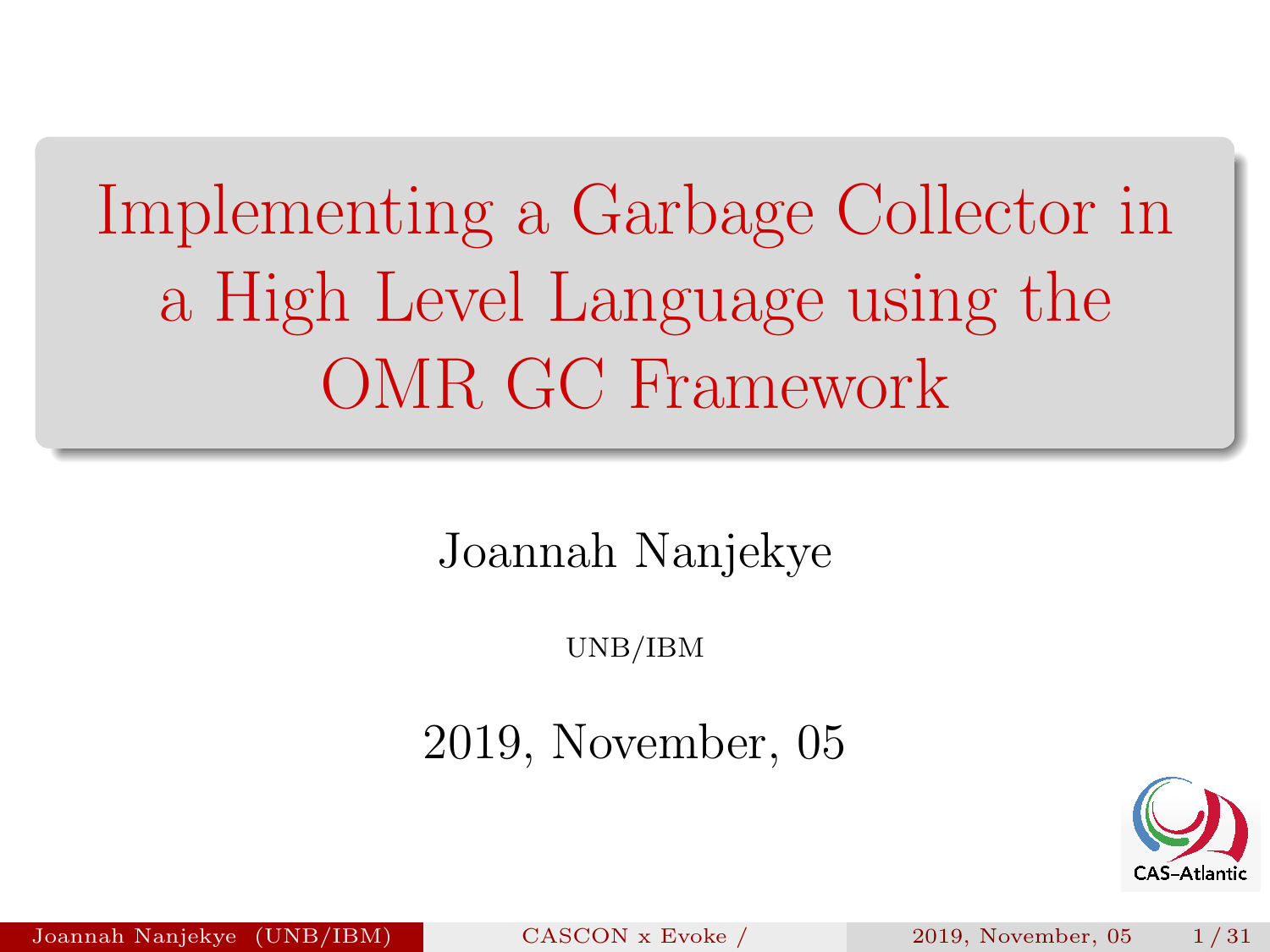

[OMR GC Framework](#page-6-0)





- [Integrating the OMR Mark and Sweep GC in Pypy](#page-17-0)
- [Conclusions and Future Work](#page-26-0)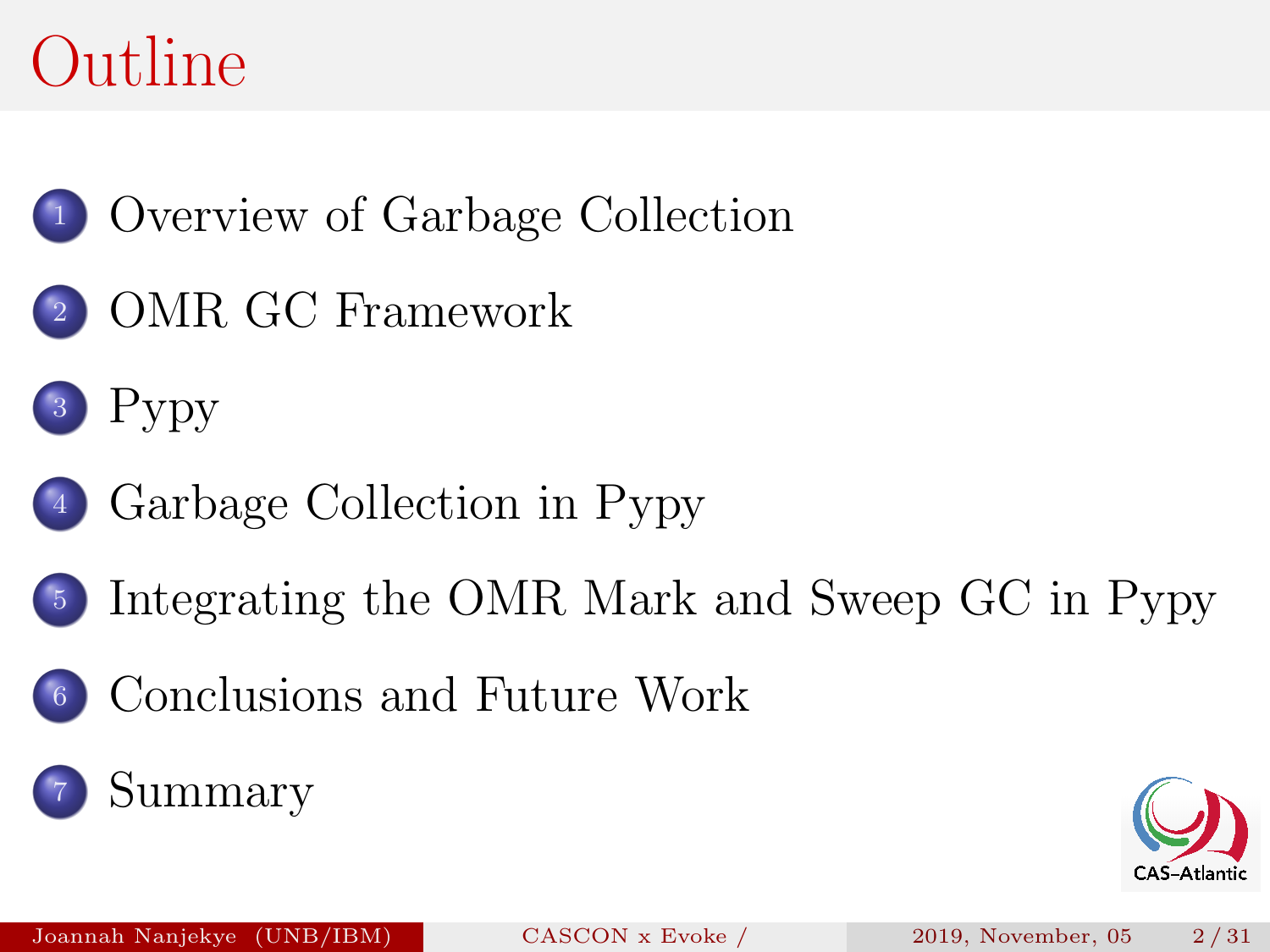### <span id="page-2-0"></span><sup>1</sup> [Overview of Garbage Collection](#page-2-0)

- <sup>2</sup> [OMR GC Framework](#page-6-0)
- P<sub>vpy</sub>
- <sup>4</sup> [Garbage Collection in Pypy](#page-13-0)
- <sup>5</sup> [Integrating the OMR Mark and Sweep GC in Pypy](#page-17-0)
- <sup>6</sup> [Conclusions and Future Work](#page-26-0)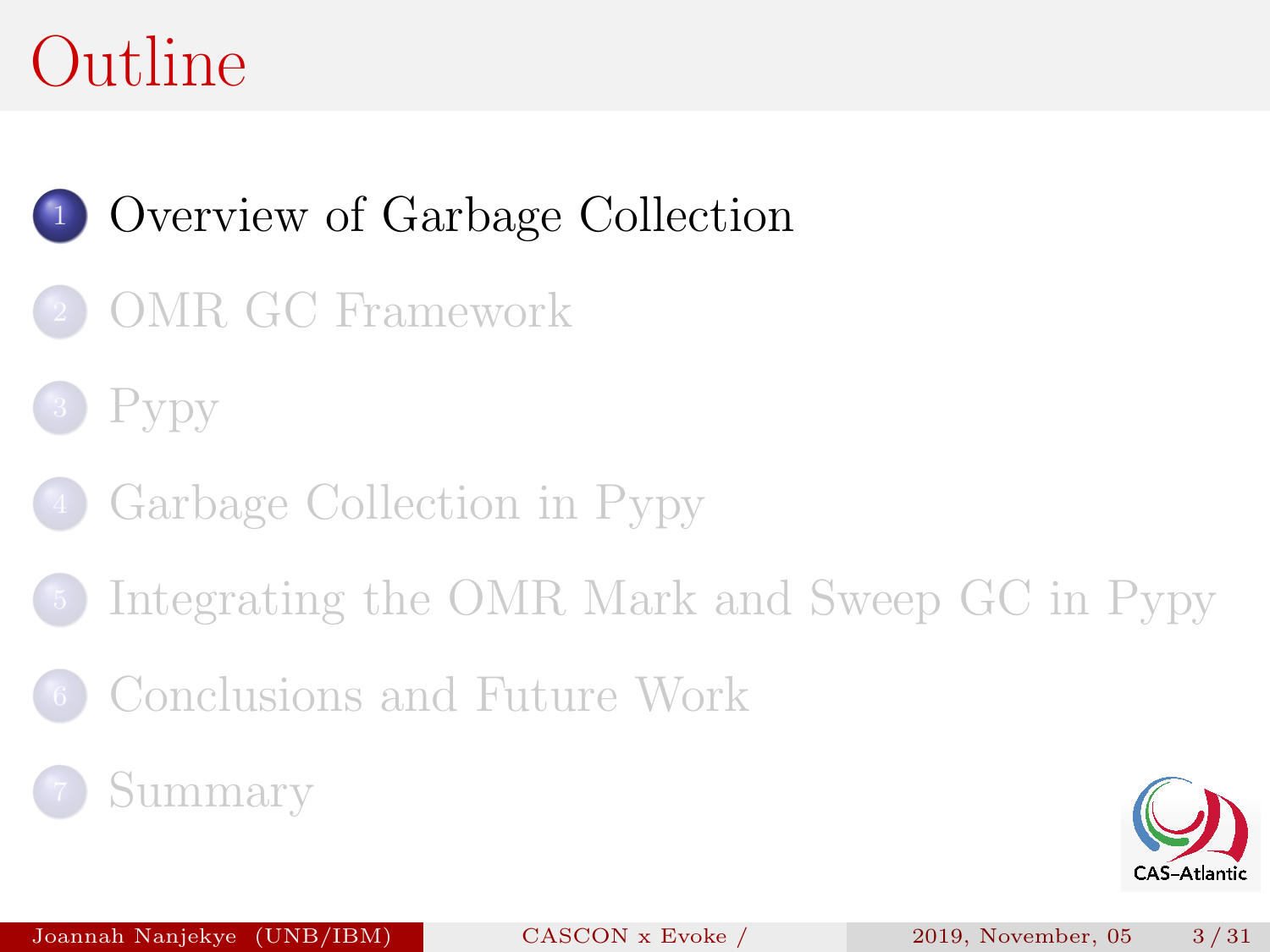# Garbage Collection

- A way of reclaiming unused memory automatically i.e., automatic memory management.
- Unused objects are destroyed to give room for new ones.
- In  $C/C++$ , use free() and delete() to free memory.
- In garbage collected languages, it is automatic.
- Examples include Java, Python, etc.

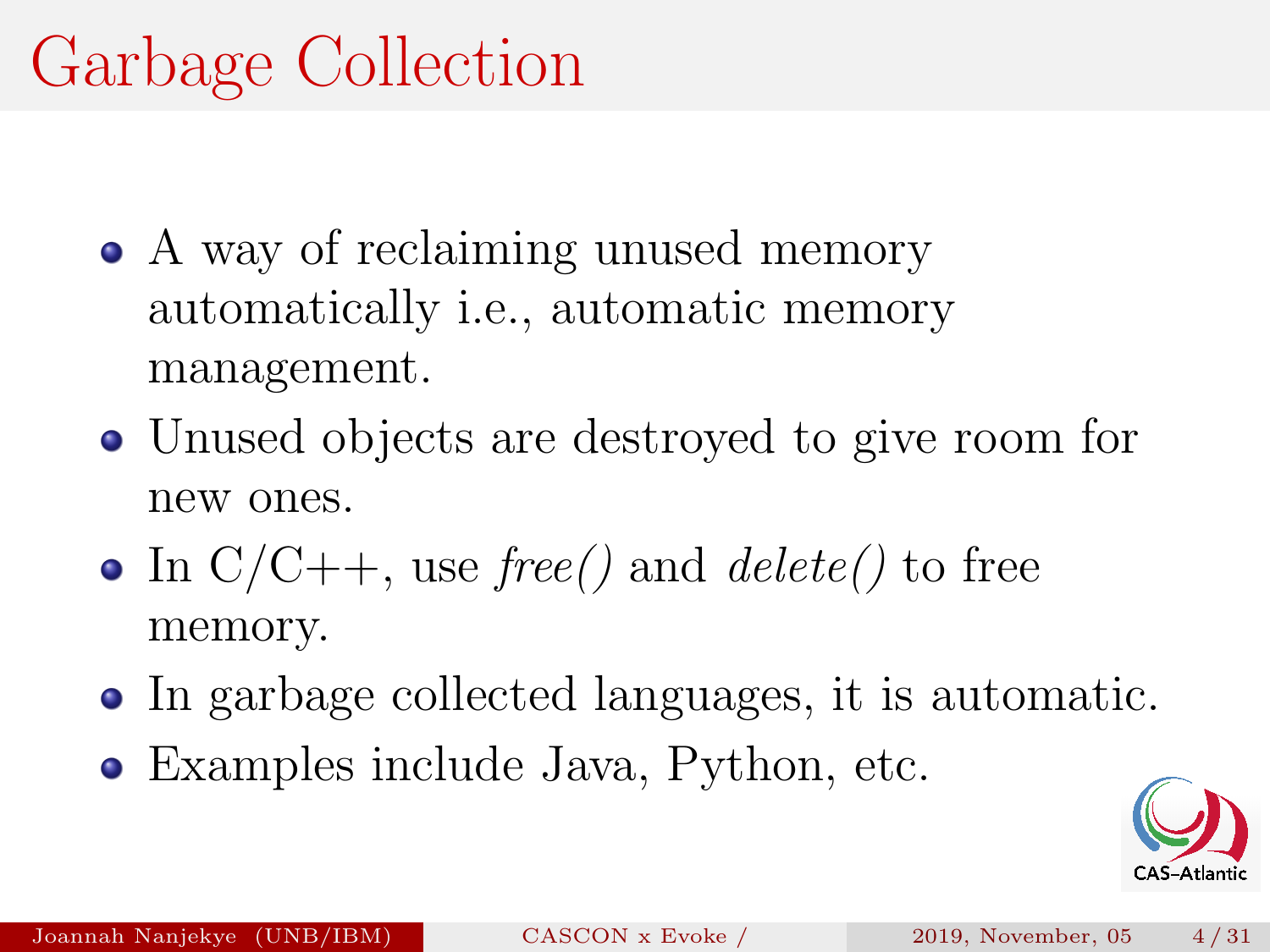# Reuse in Garbage Collection

- Need reuse because implementing GC is hard and time consuming.
- Need to abstract GC implementation to allow GC portability for any runtime.
- Reduces need for GC expertise about the nitty gritty and complex details.

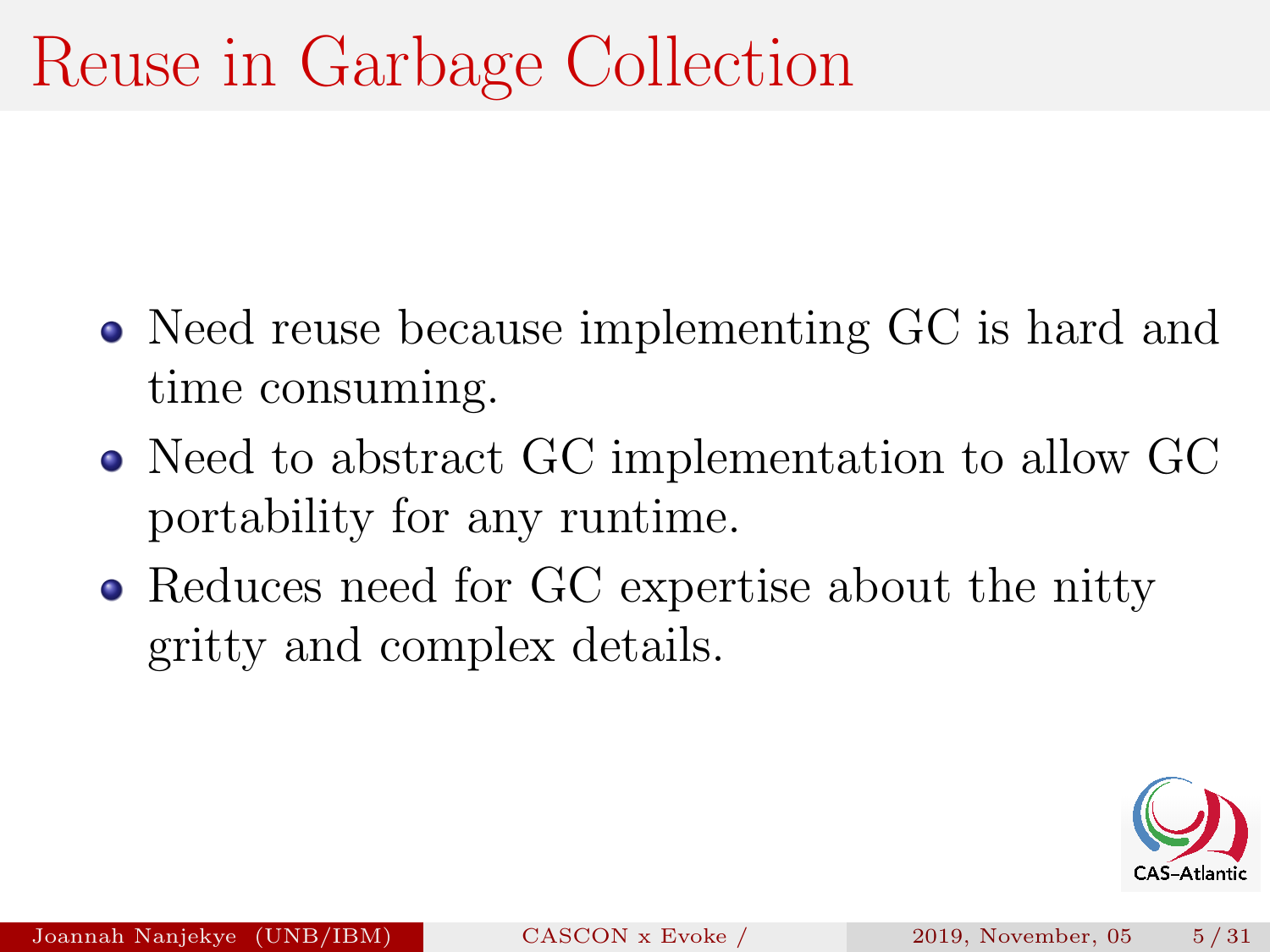# Existing Solutions for Reuse in Garbage Collection

- GC-as-a-Service (GaS) Library by Wegiel and Krintz.
	- Provides a shared C library.
	- Moves GC logic into a modular library.
	- Supports a non-moving GC.
- Eclipse OMR GC Framework.

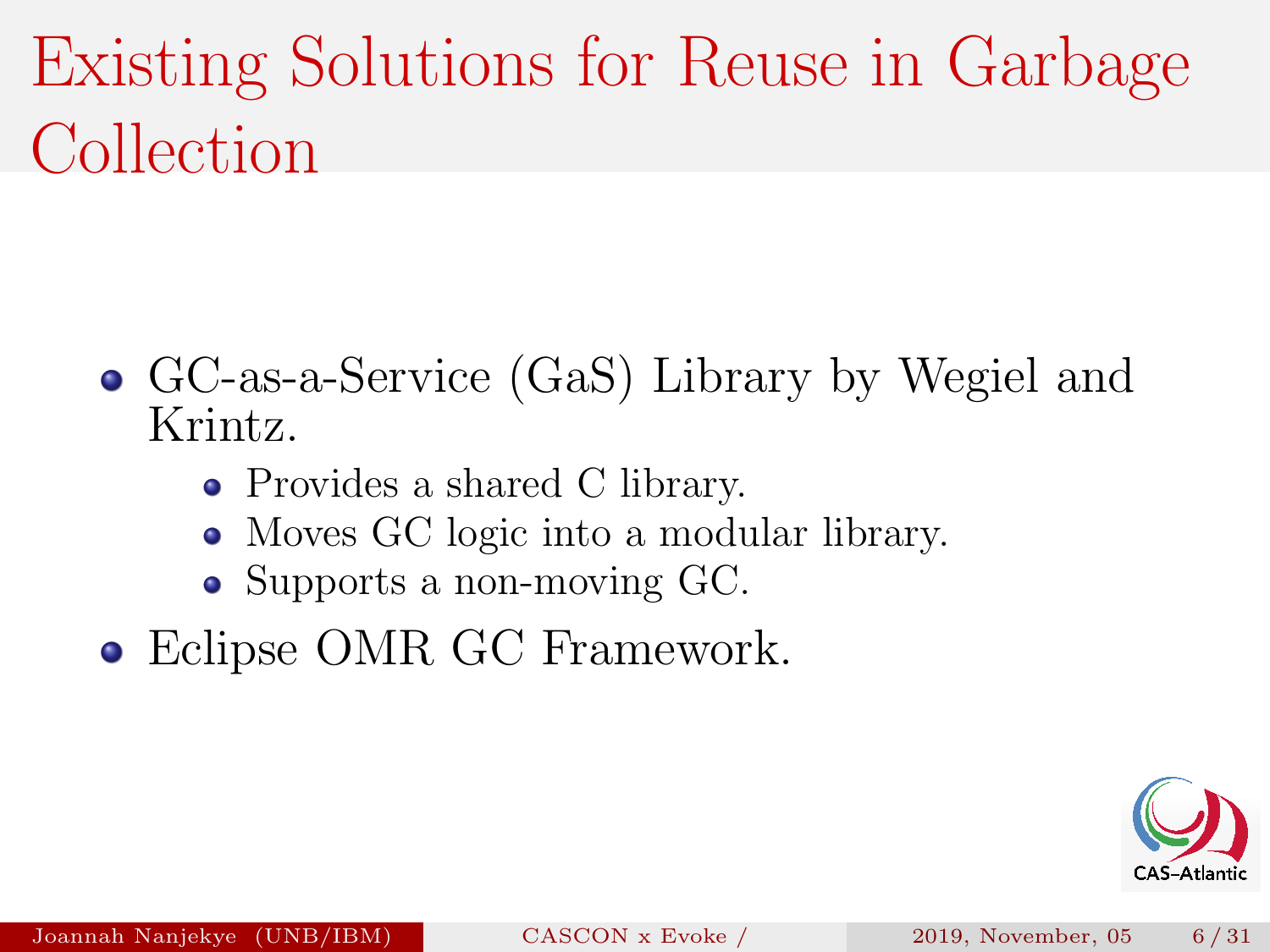<span id="page-6-0"></span>

### [OMR GC Framework](#page-6-0)



- [Garbage Collection in Pypy](#page-13-0)
- [Integrating the OMR Mark and Sweep GC in Pypy](#page-17-0)
- [Conclusions and Future Work](#page-26-0)

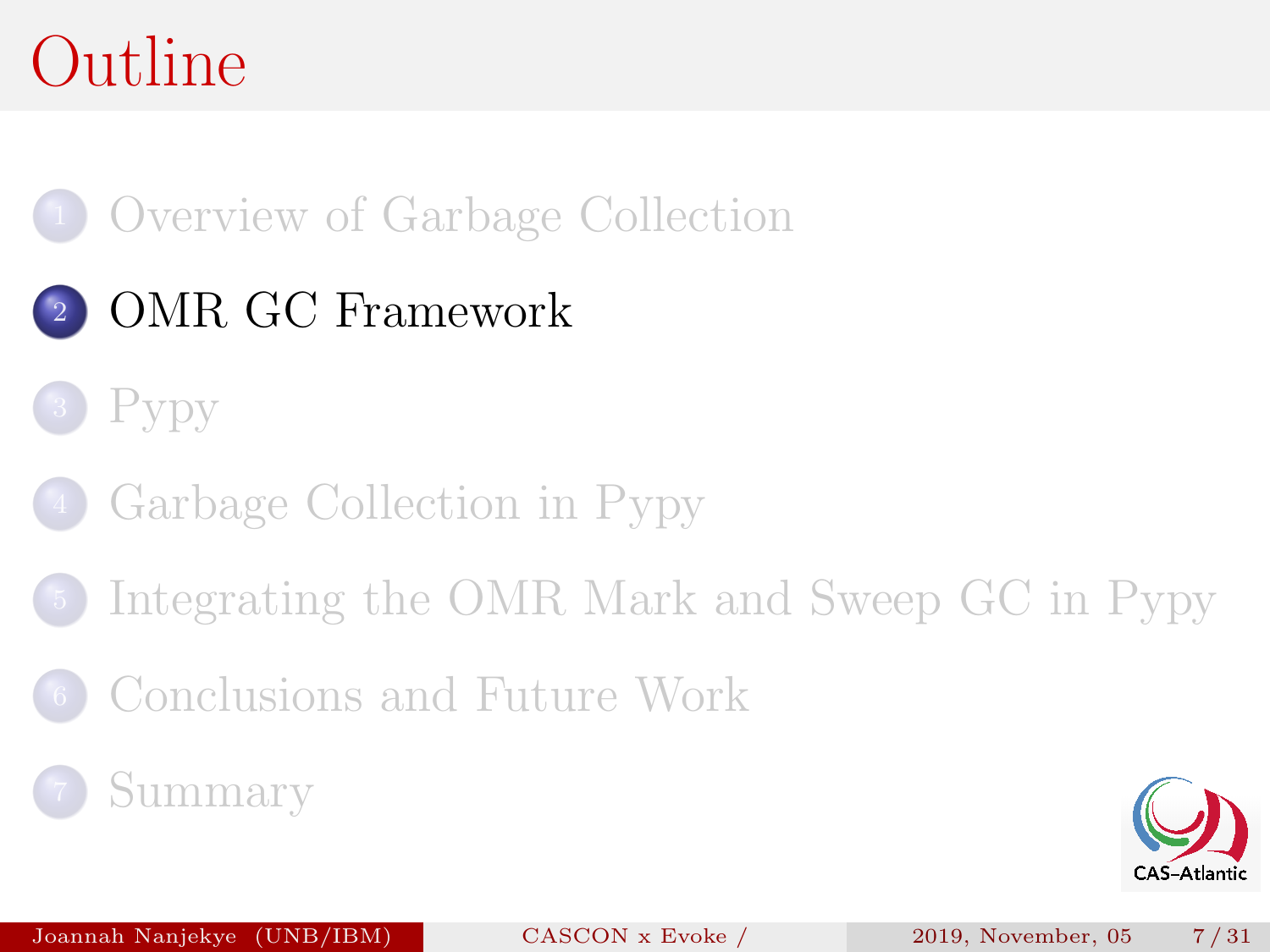# Eclipse OMR GC Framework

- A component of the Eclipse OMR project.
- The Eclipse OMR project is a set of open source C and C++ components for building robust language runtimes.
- The GC framework is a component for implementing automatic memory management for any runtime.
- It exposes a standard C interface that any runtime can call to integrate Garbage Collection.

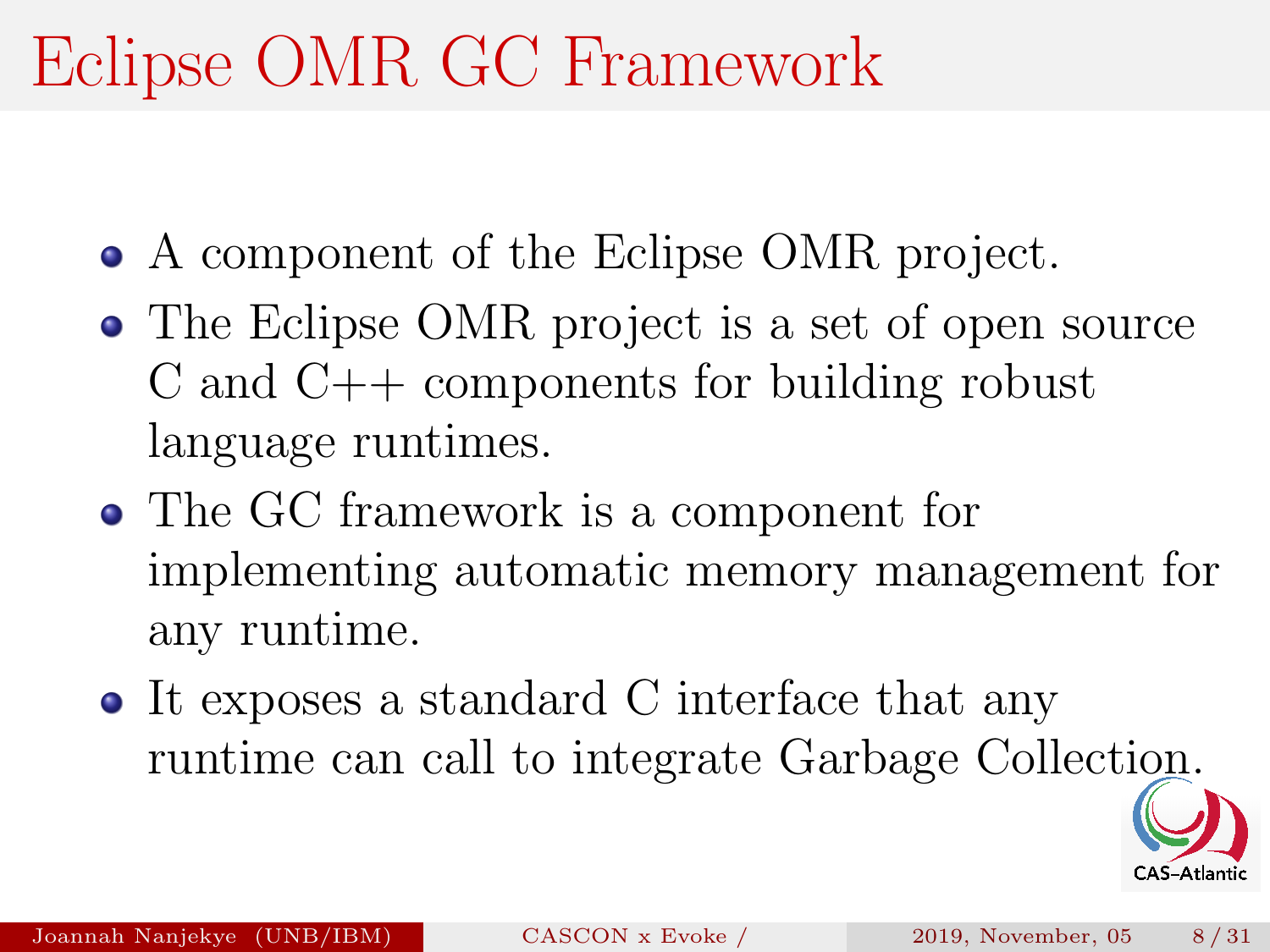## Eclipse OMR GC Architecture





Joannah Nanjekye (UNB/IBM) [CASCON x Evoke /](#page-0-0) 2019, November, 05 9 / 31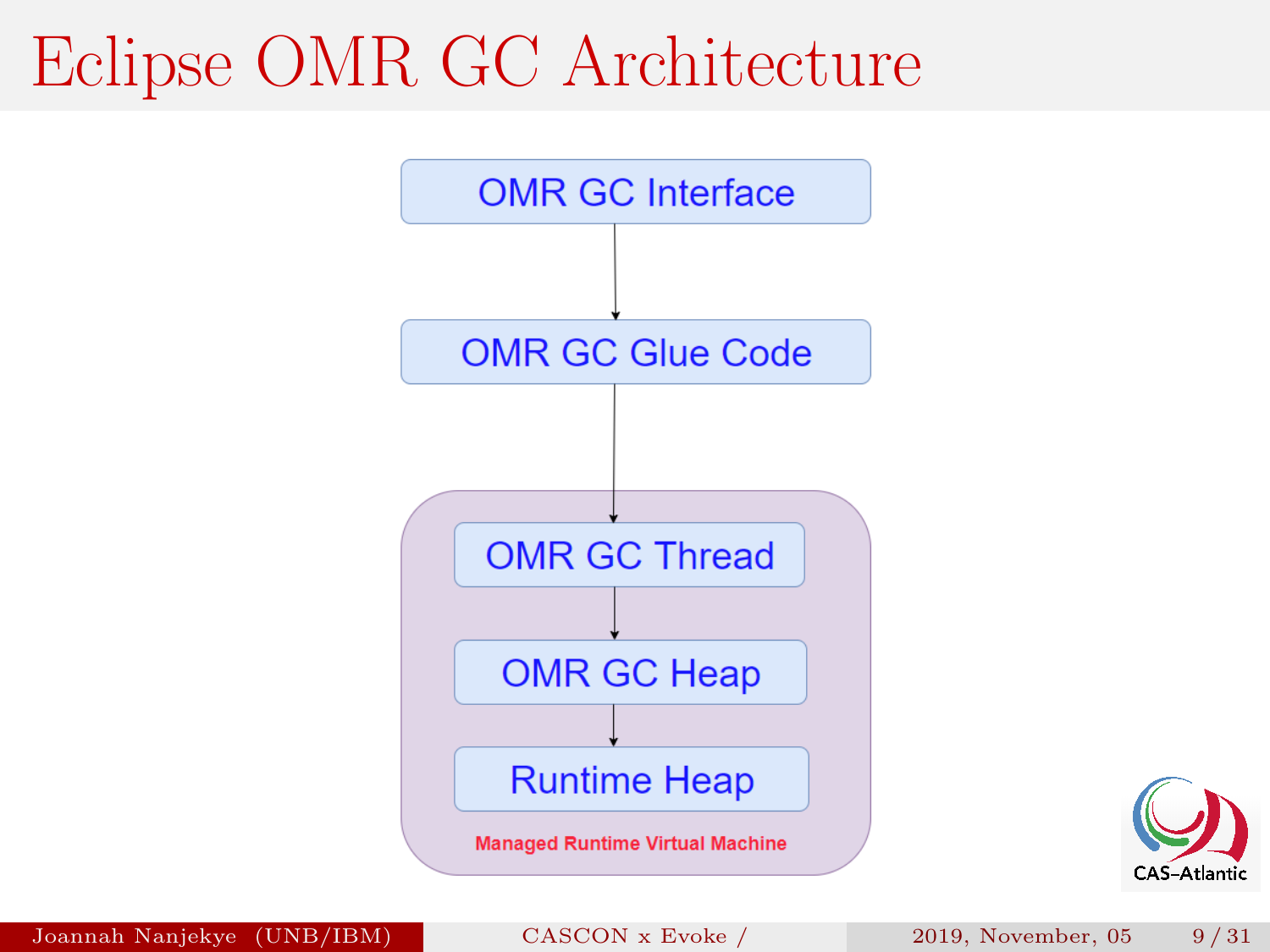<span id="page-9-0"></span>[Overview of Garbage Collection](#page-2-0)

[OMR GC Framework](#page-6-0)



- [Garbage Collection in Pypy](#page-13-0)
- [Integrating the OMR Mark and Sweep GC in Pypy](#page-17-0)
- [Conclusions and Future Work](#page-26-0)

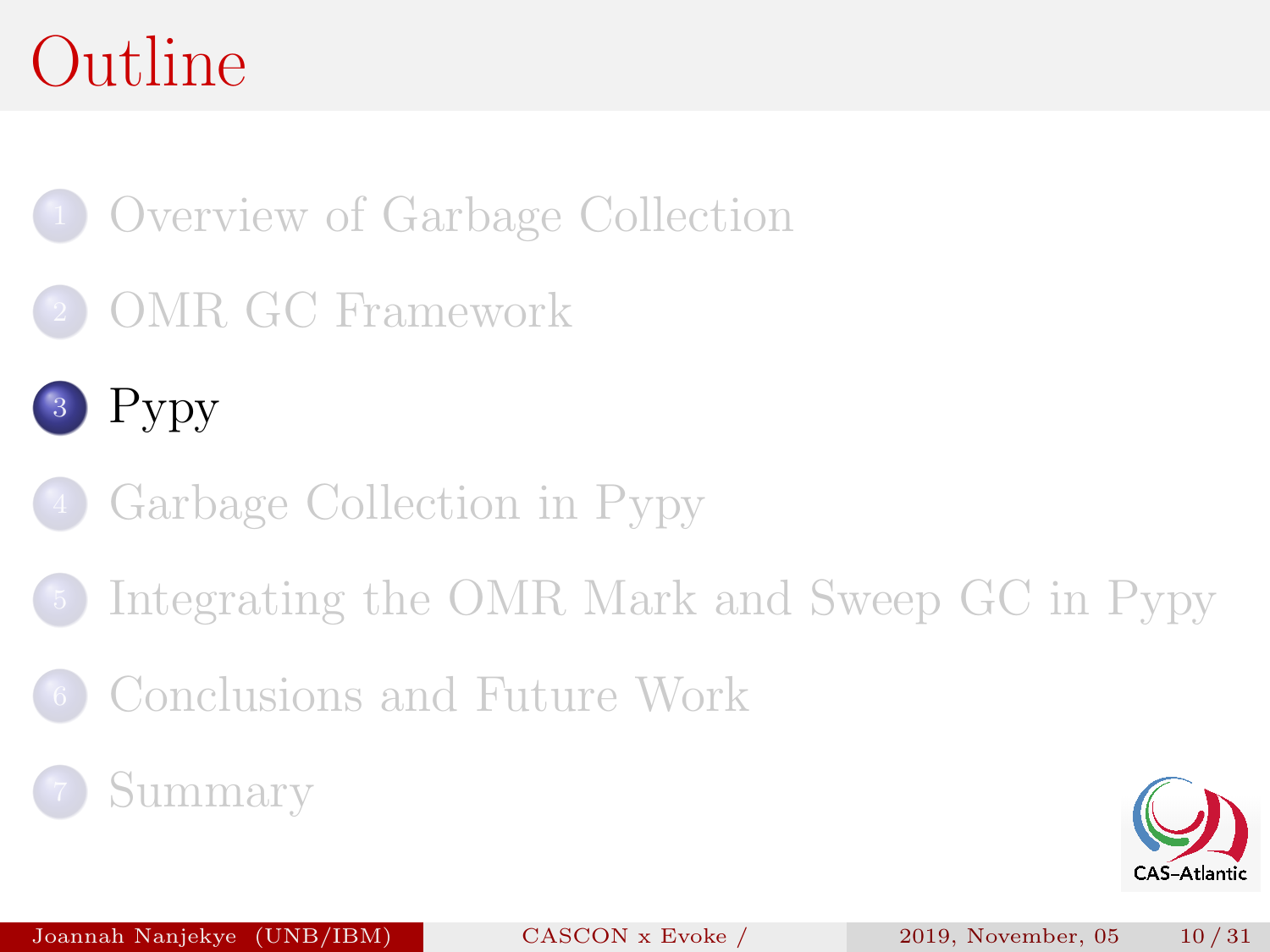- Framework for writing interpreters in Python.
- To a layman, it is a *Python interpreter* implemented in Python.
- Pypy tries to be compatible with CPython as its reference implementation.

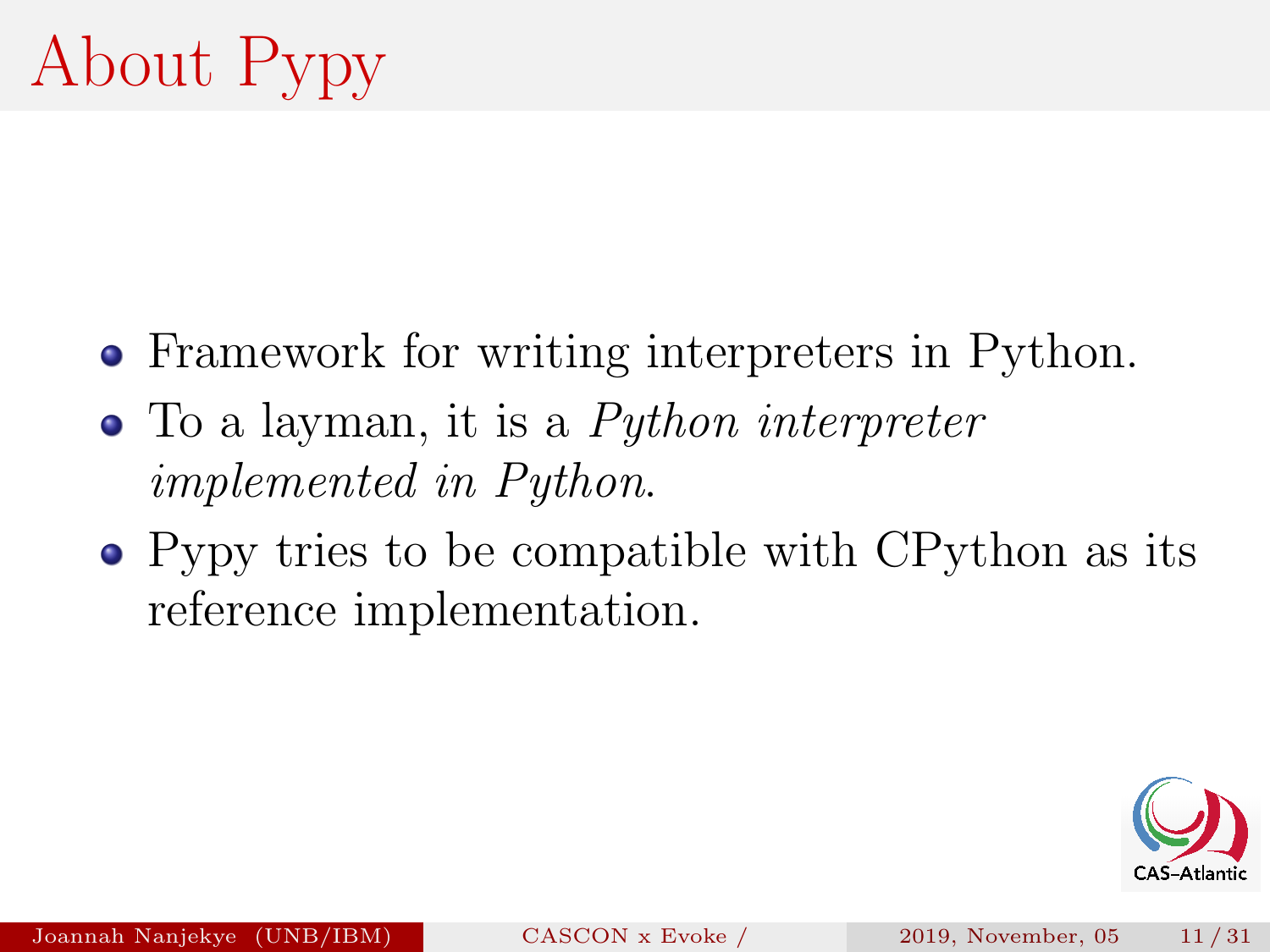#### Pypy's Architecture has two components:

- *Standard Interpreter*. An implementation of the Python programming language mostly compliant with the current version of the language.
- **Translation framework**. A translation tool-suite whose goal is to compile subsets of Python(Rpython) to various environments. Rpython is a subset of the Python language called "restricted Python".

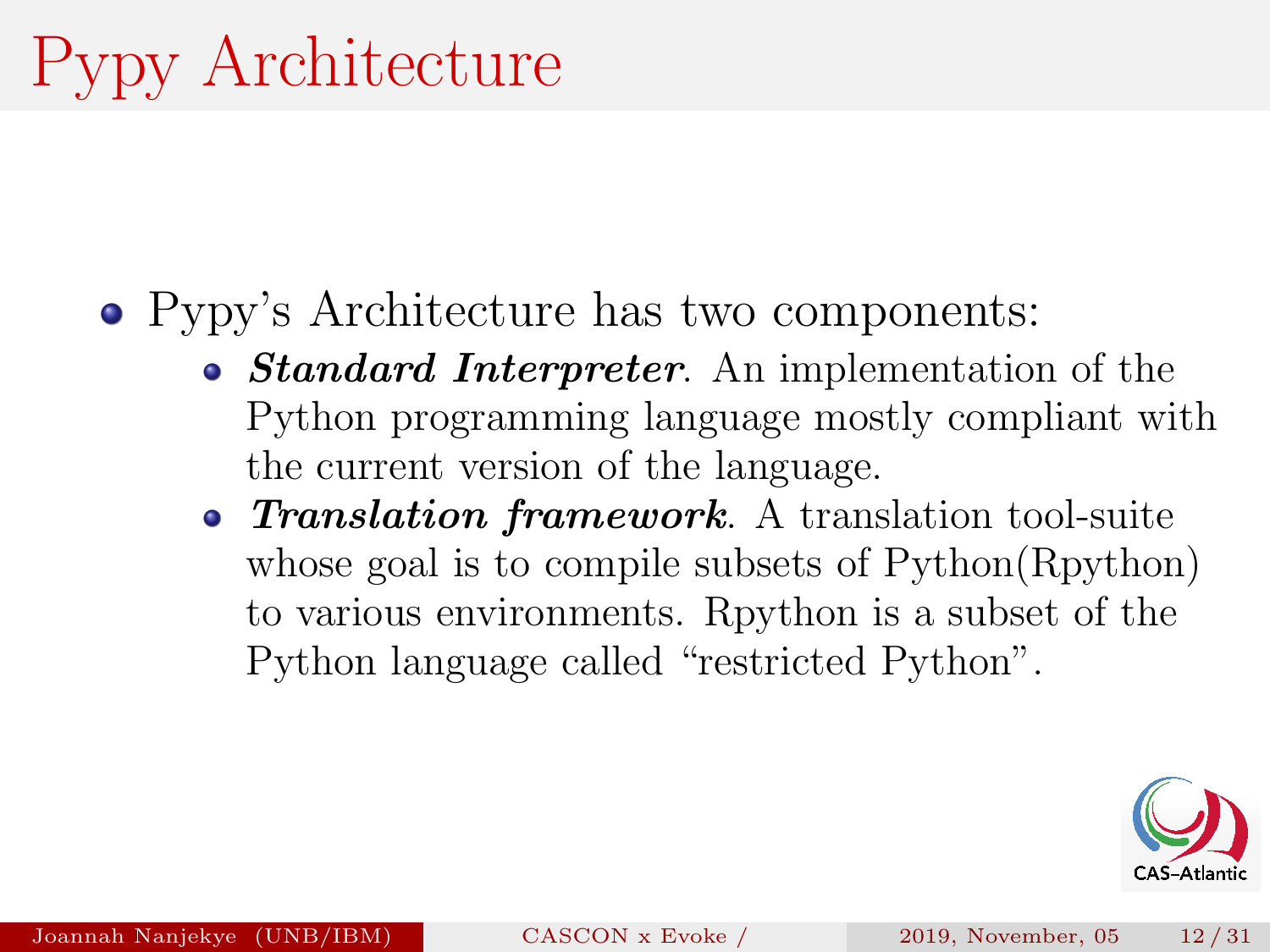### The Translation Framework





Joannah Nanjekye (UNB/IBM) [CASCON x Evoke /](#page-0-0) 2019, November, 05 13 / 31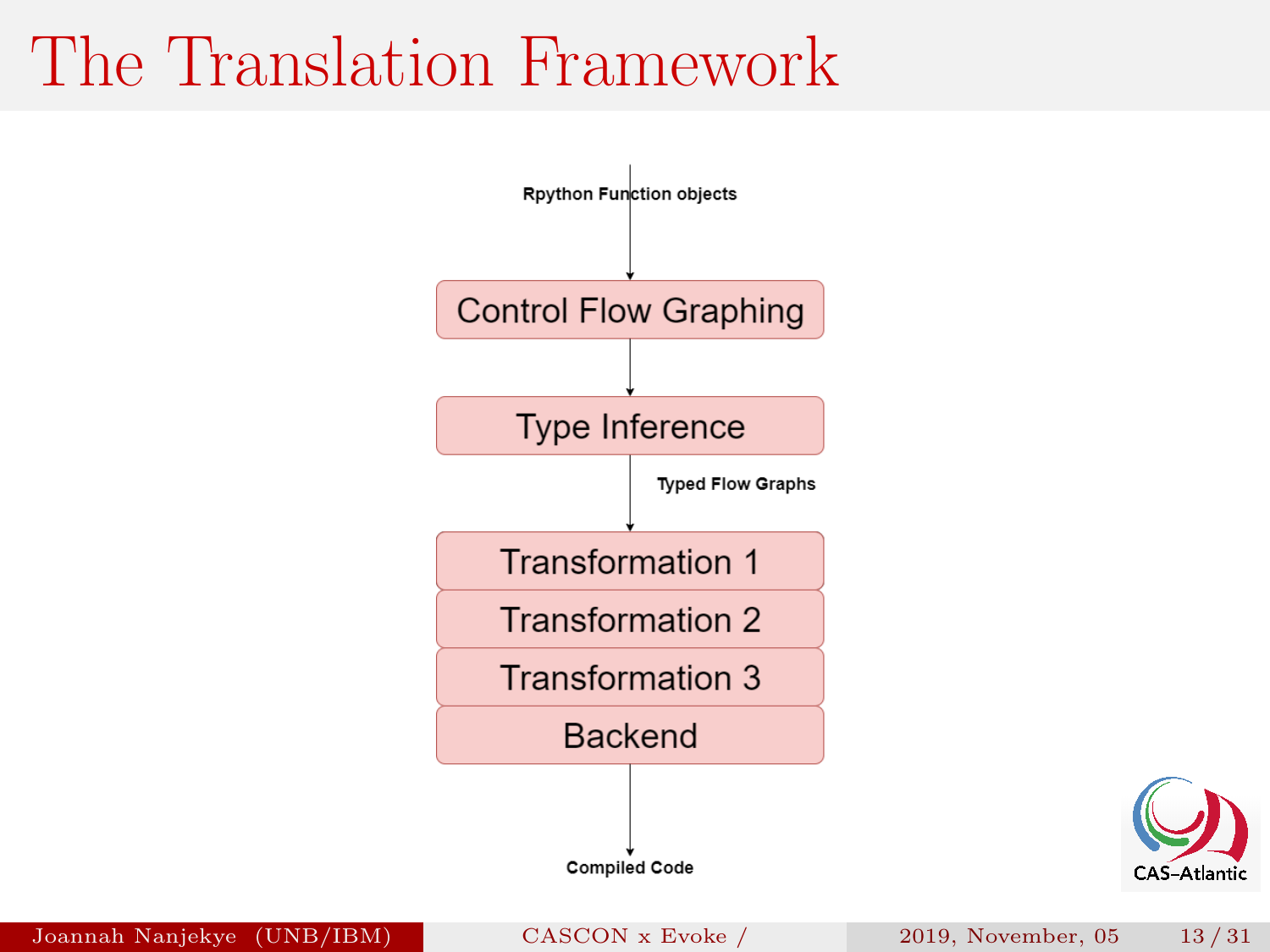<span id="page-13-0"></span><sup>1</sup> [Overview of Garbage Collection](#page-2-0)

<sup>2</sup> [OMR GC Framework](#page-6-0)



### [Garbage Collection in Pypy](#page-13-0)

- <sup>5</sup> [Integrating the OMR Mark and Sweep GC in Pypy](#page-17-0)
- <sup>6</sup> [Conclusions and Future Work](#page-26-0)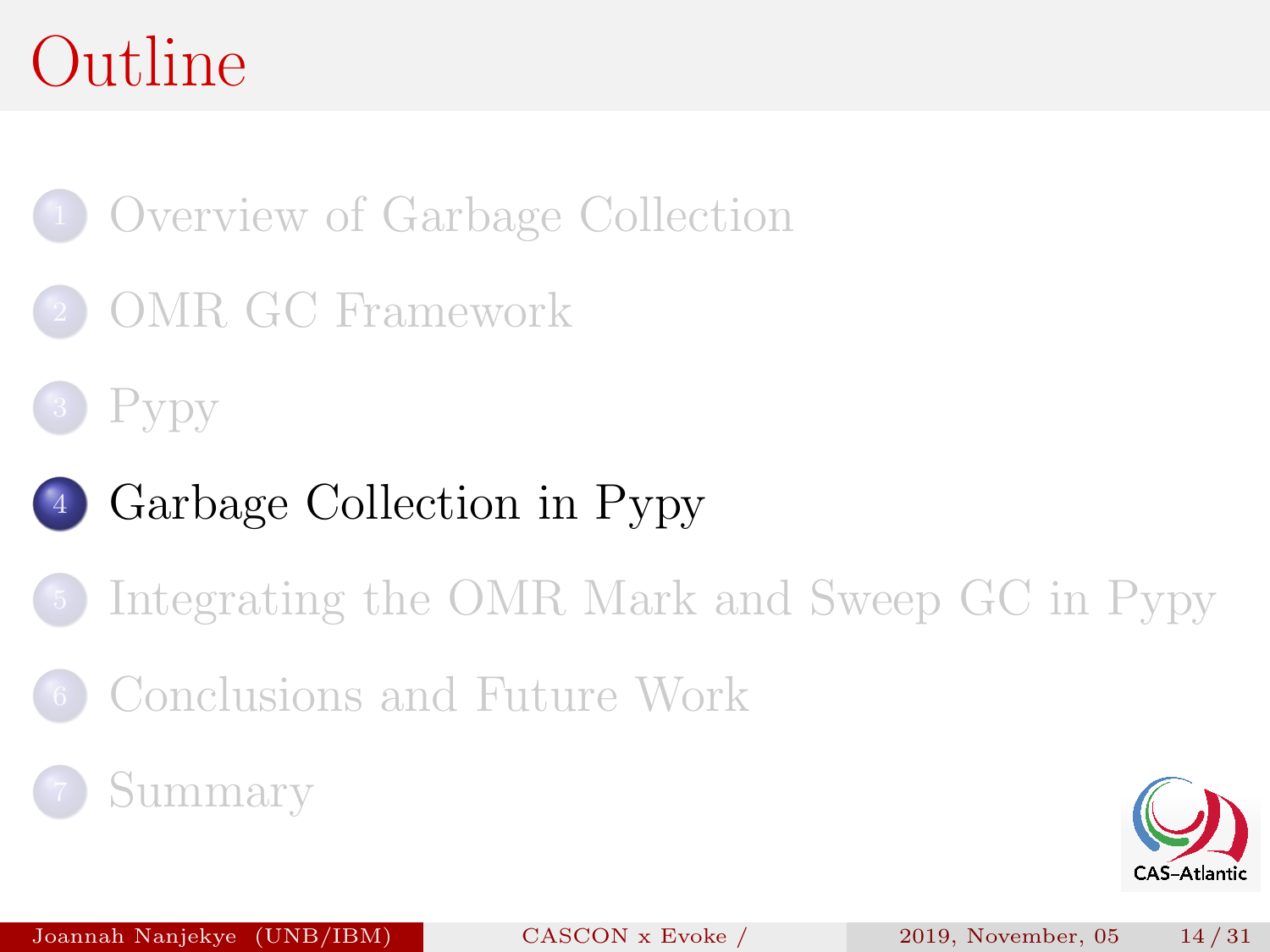# GCs in Pypy

- Each allocation call in the control flow graphs is replaced with a call to the GC.
- There are multiple GCs.
- Significant is the *minimark* which is a generational GC using mark-sweep for the old generation.
- The default is the *incminimark*.
- An incremental and improved version of minimark with reduced *pause times*.

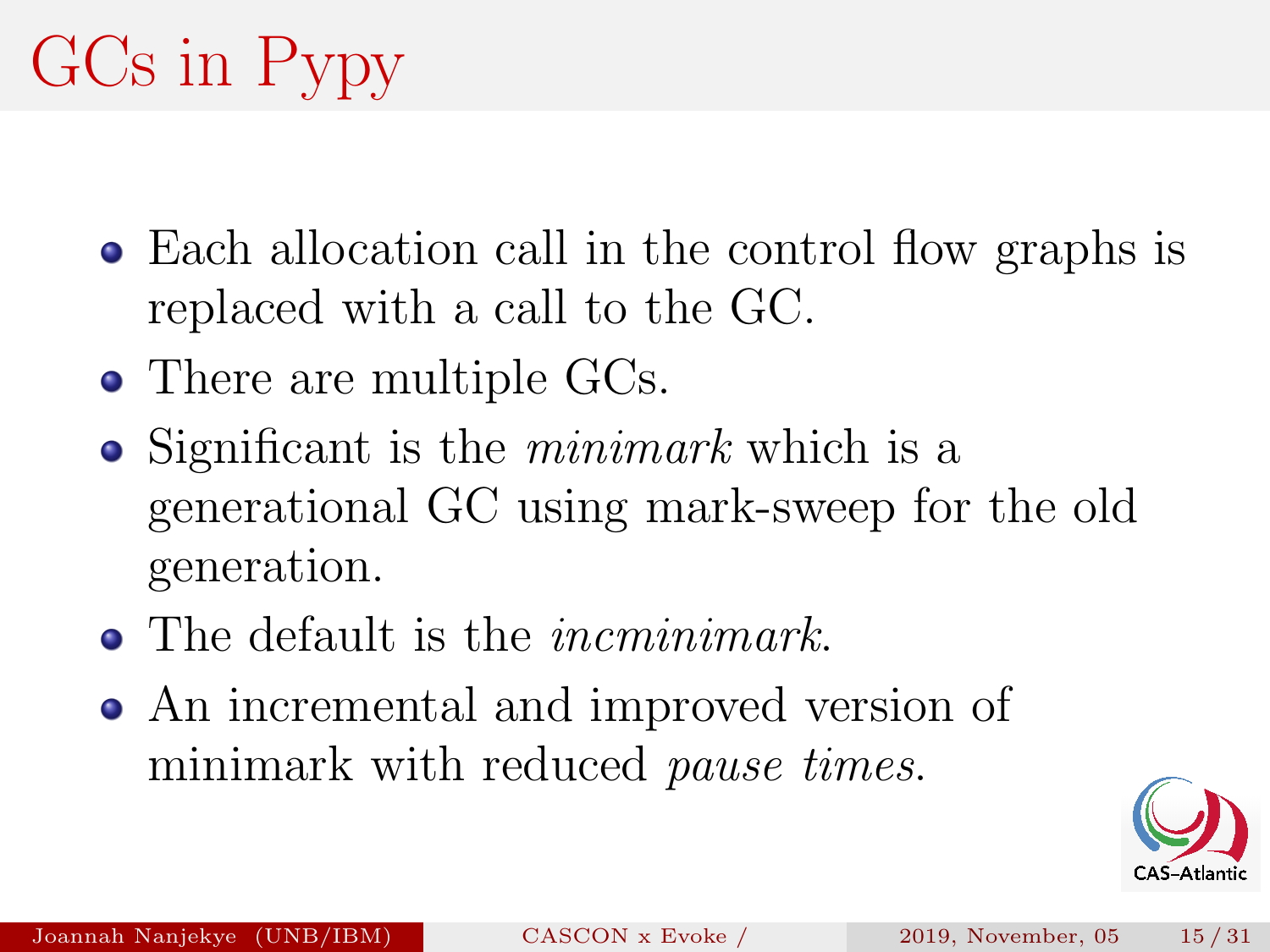# Facts about GCs in Pypy

- Written in Rpython which assumes automatic memory management.
- The GC is analyzed like any other program during translation.
- Low level calls do not assume automatic memory management e.g., C code.
- The GC needs to support allocation for both Python visible objects and internal interpreter objects e.g., list, instances etc.

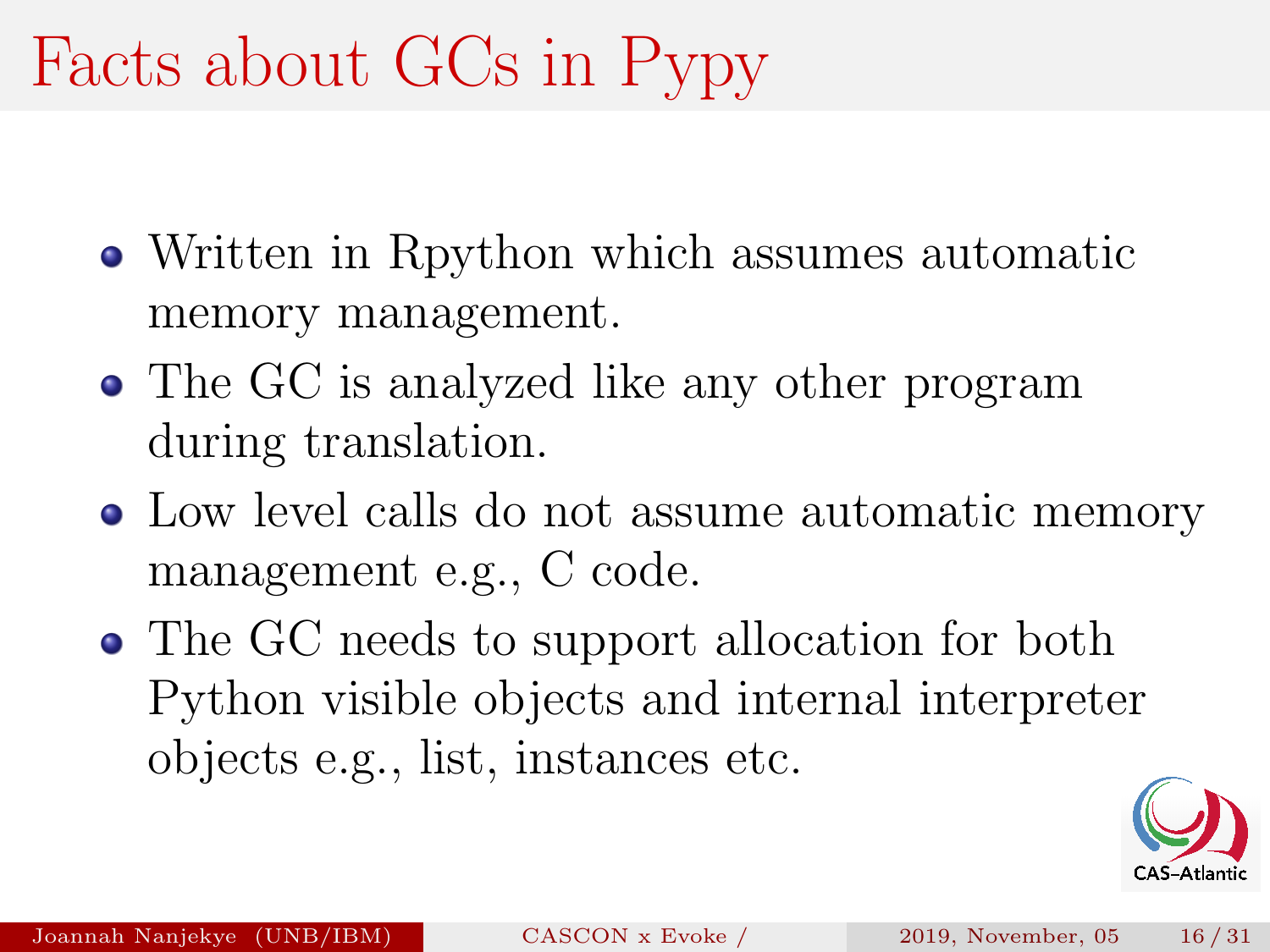# How to integrate a new GC in Pypy

• There are two options:

- $\bullet$  Link an external GC to the C code produced from the first transformation.
- Write an actual GC coupled with a transformation.
- The GC transformer inserts a GC in a program being translated.



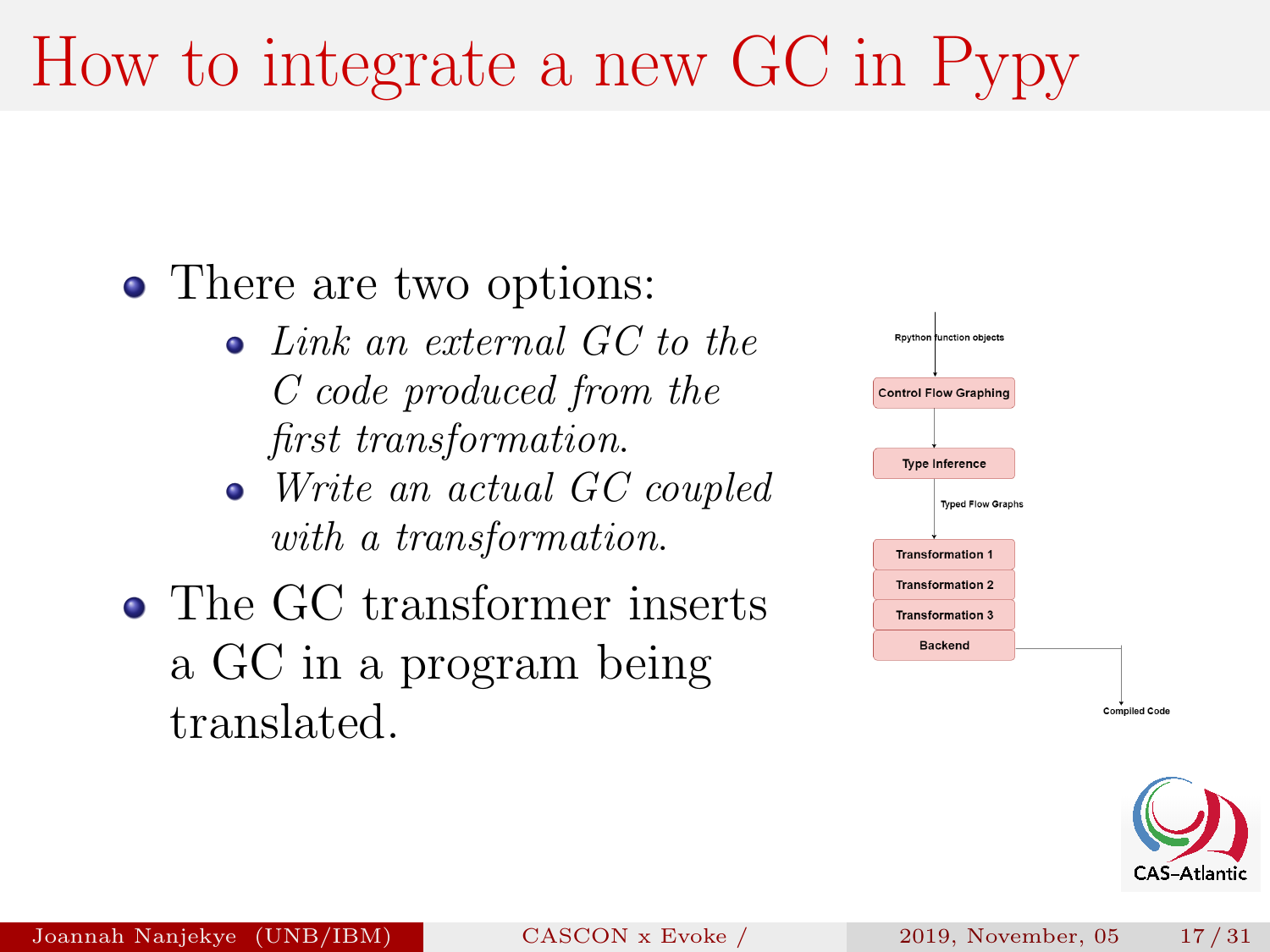<span id="page-17-0"></span><sup>1</sup> [Overview of Garbage Collection](#page-2-0)

- <sup>2</sup> [OMR GC Framework](#page-6-0)
- P<sub>vpy</sub>
- <sup>4</sup> [Garbage Collection in Pypy](#page-13-0)
- <sup>5</sup> [Integrating the OMR Mark and Sweep GC in Pypy](#page-17-0)
- <sup>6</sup> [Conclusions and Future Work](#page-26-0)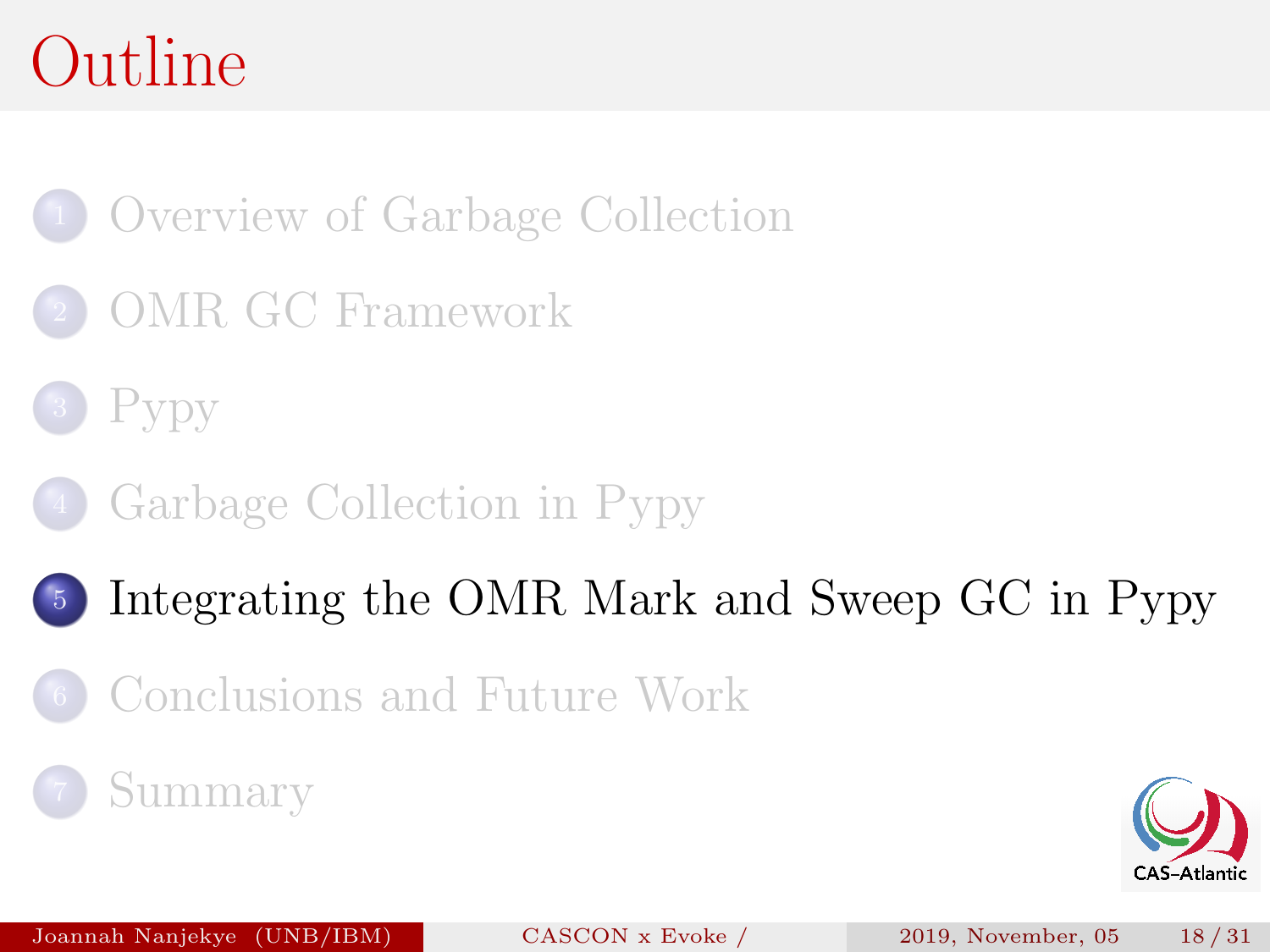# OMR GC Integration in Pypy

- We used the second option above i.e., implemented an actual GC.
- The OMR GC is written in  $C/C_{++}$ .
- Rpython is like Python, there was need to wrap the C calls.
- RFFI was used for the wrapping.

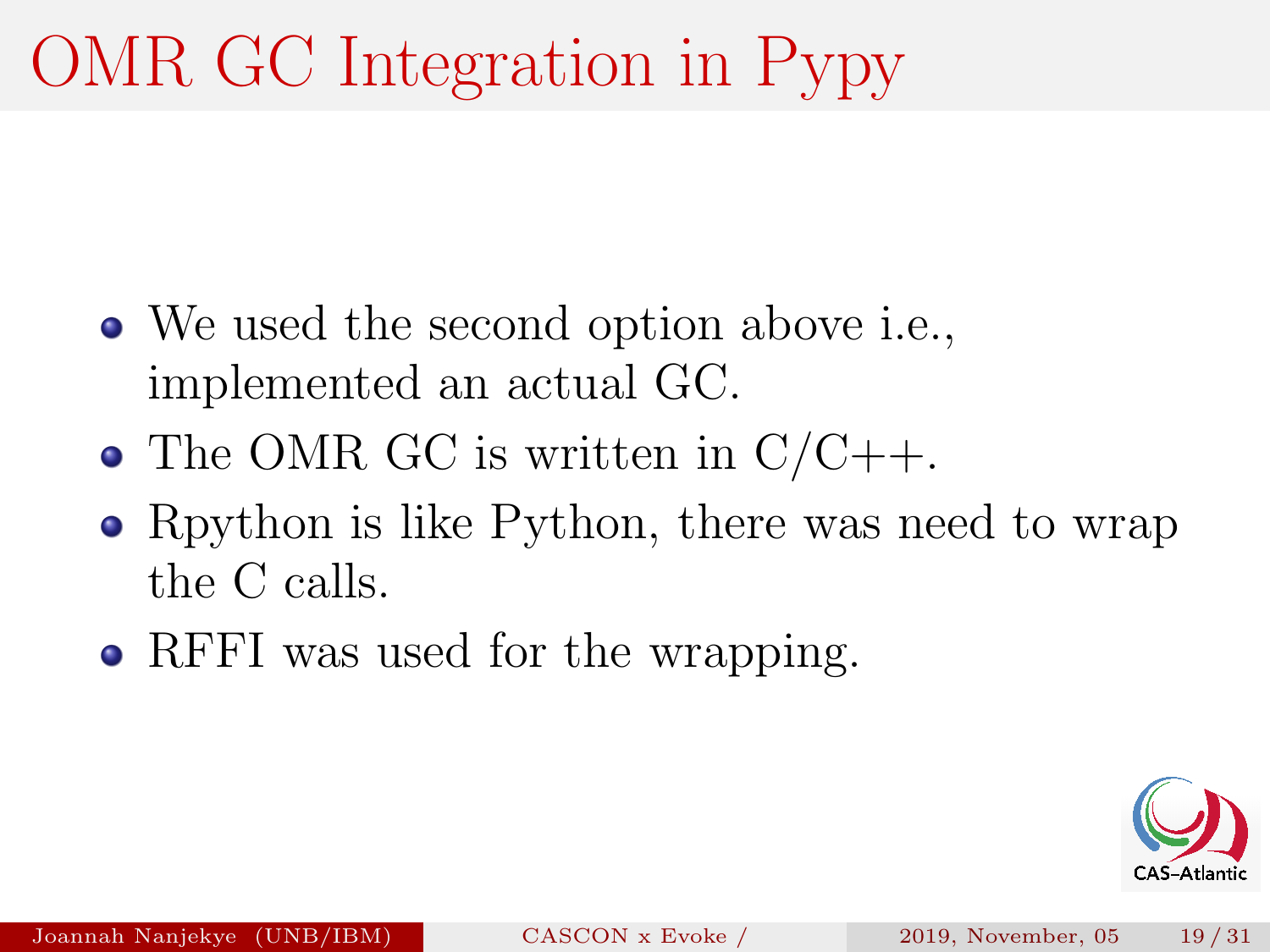```
# Extracted from omrmarkandsweep.py
```

```
eci = ExternalCompilationInfo(
includes = ['malloc.h'],
post_include_bits = [
    "PypyAllocateObject(uintptr_t allocSize,
    uintptr_t allocateFlags);\n"
],
)
```

```
pypy_AllocateObject = rffi.llexternal(
    'PypyAllocateObject',
    [rffi.INT, rffi.INT],
    rffi.VOIDP, compilation_info=eci)
```
def omr\_allocate(self, size, allocateFlags): return pypy\_AllocateObject(size, allocateFlags)

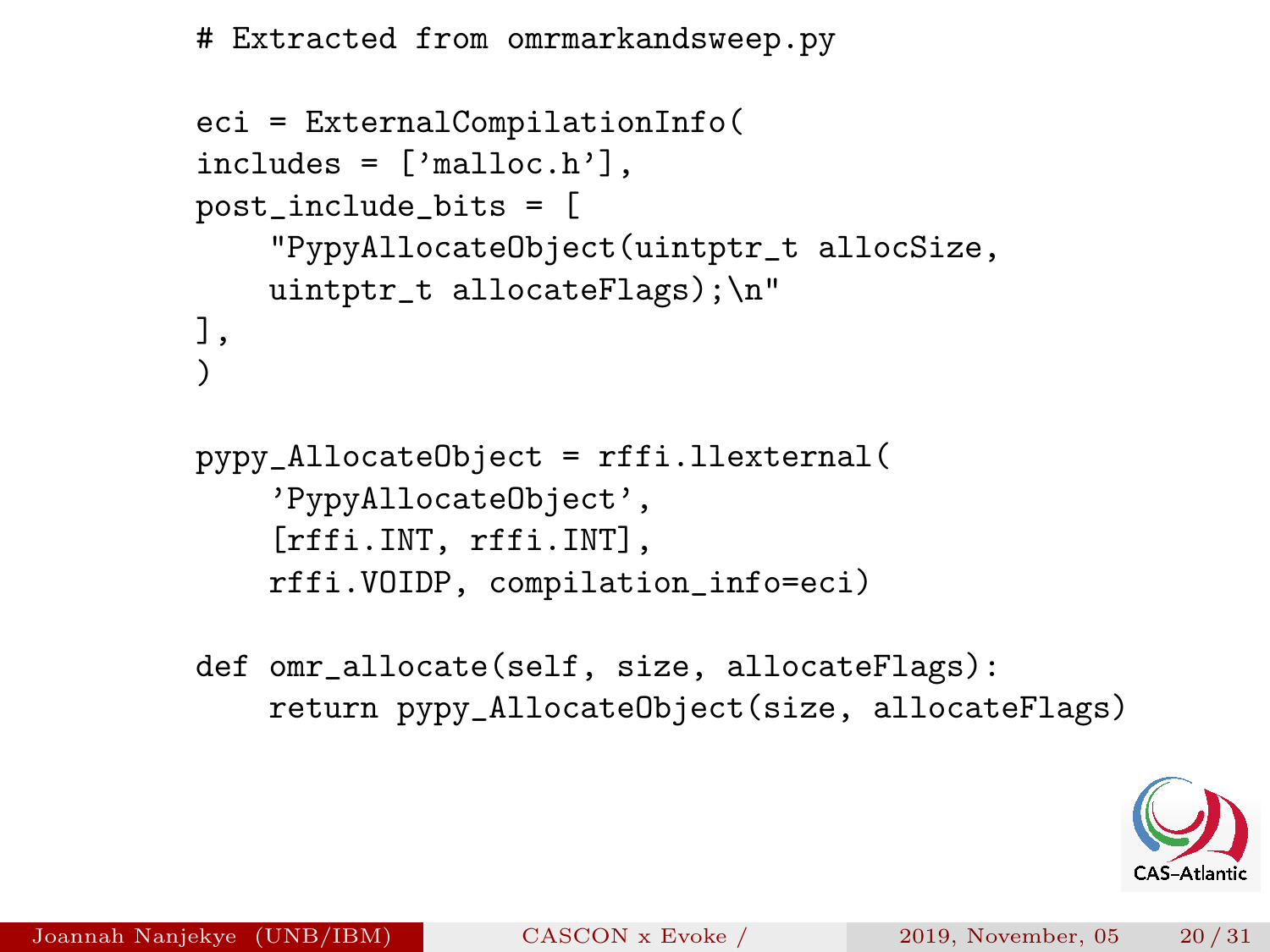# Results - Pypy with Incmiminimark GC



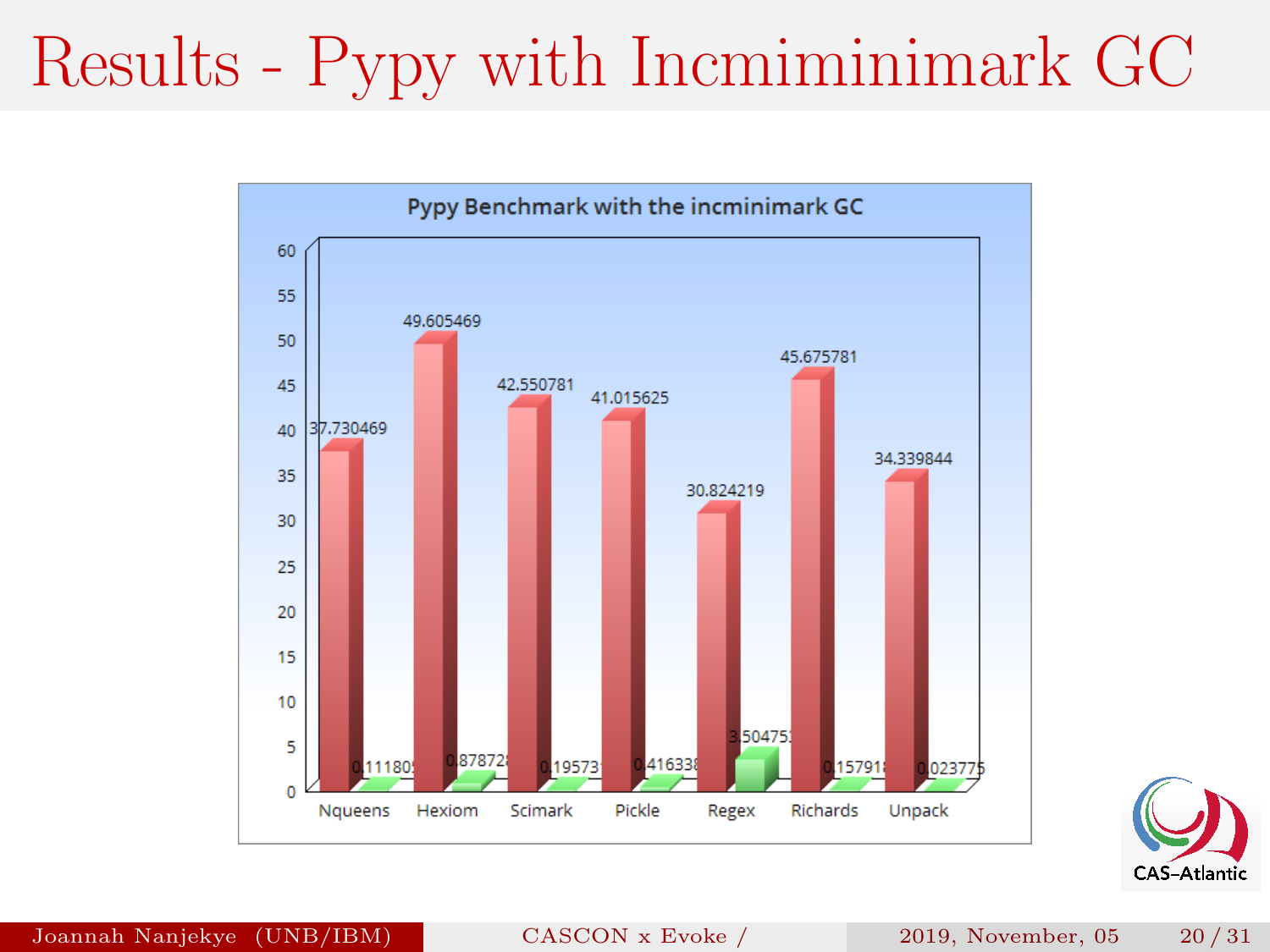# Results - Pypy with OMR GC



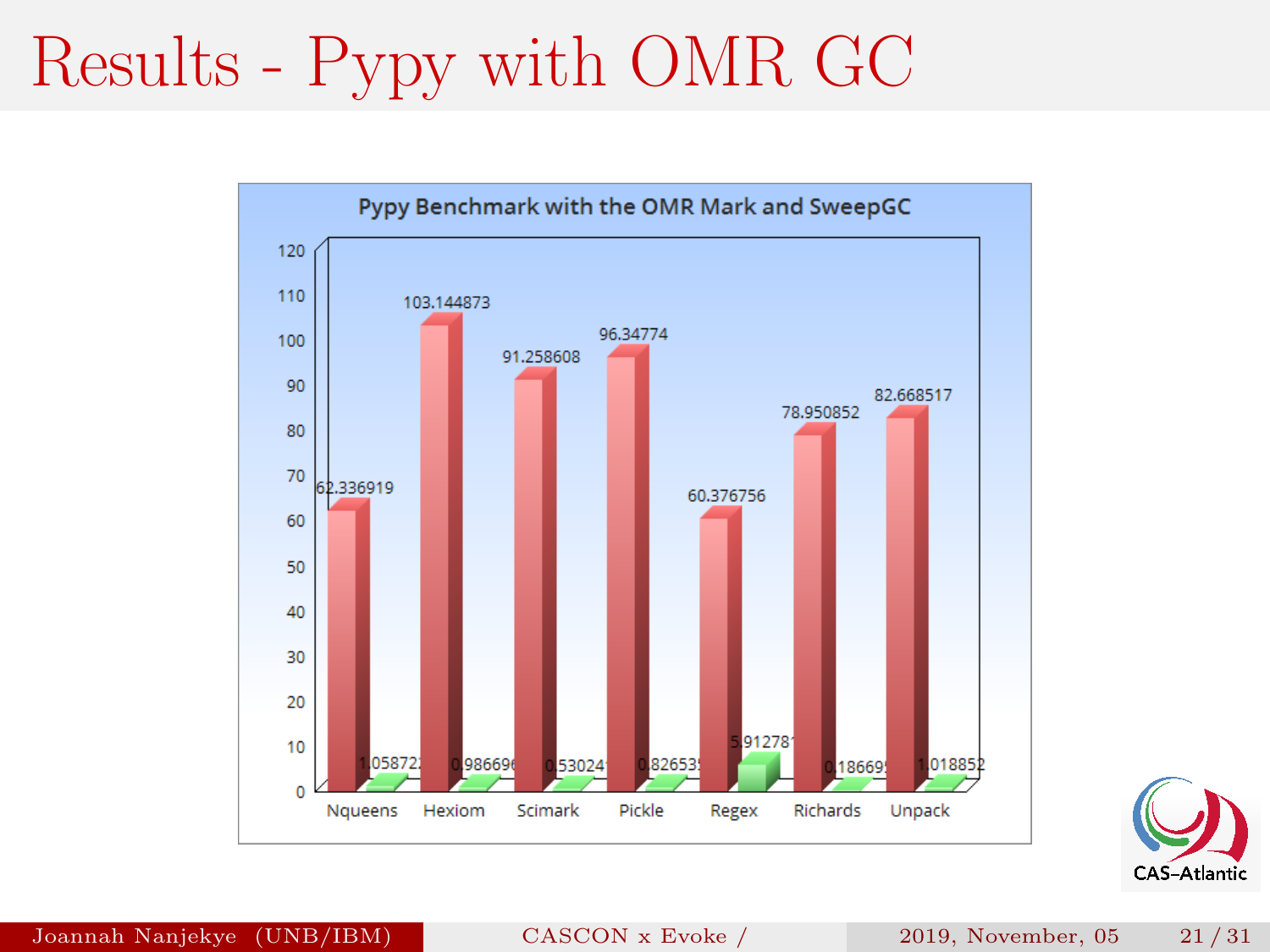# Summary of Results

- Not conclusive at all.
- Typical case of memory management not implemented so well, i.e bugs in the GC implementation.
- Runs 0.5x to 5x slower.
- Uses 1.5x to 25x more memory.

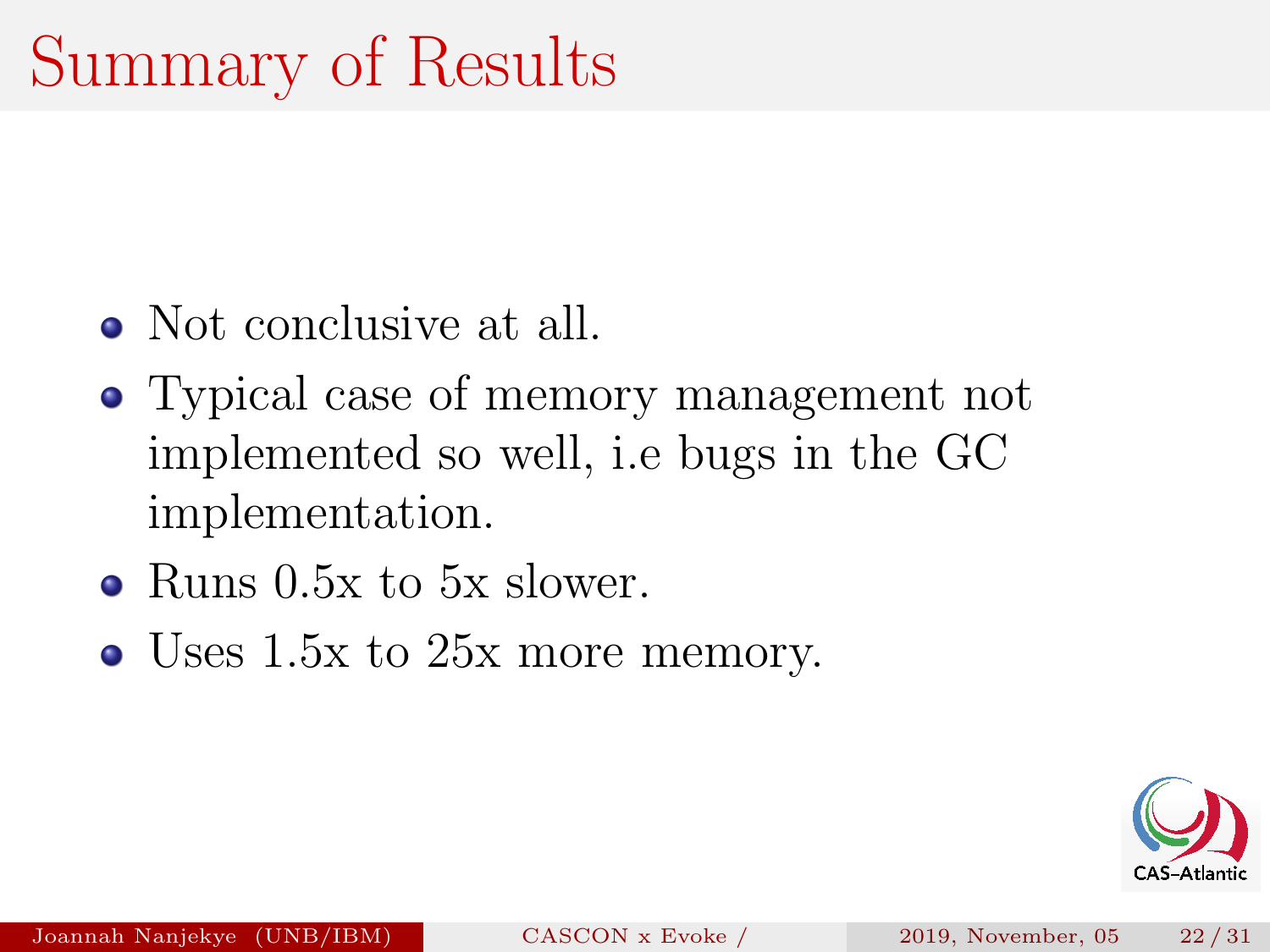# Results - Development Effort

- Started in Spring 2019.
- I only needed to know what the OMR GC functions did.
- Documentation would have even simplified this process.
- I spent more time figuring out Pypy than OMR.

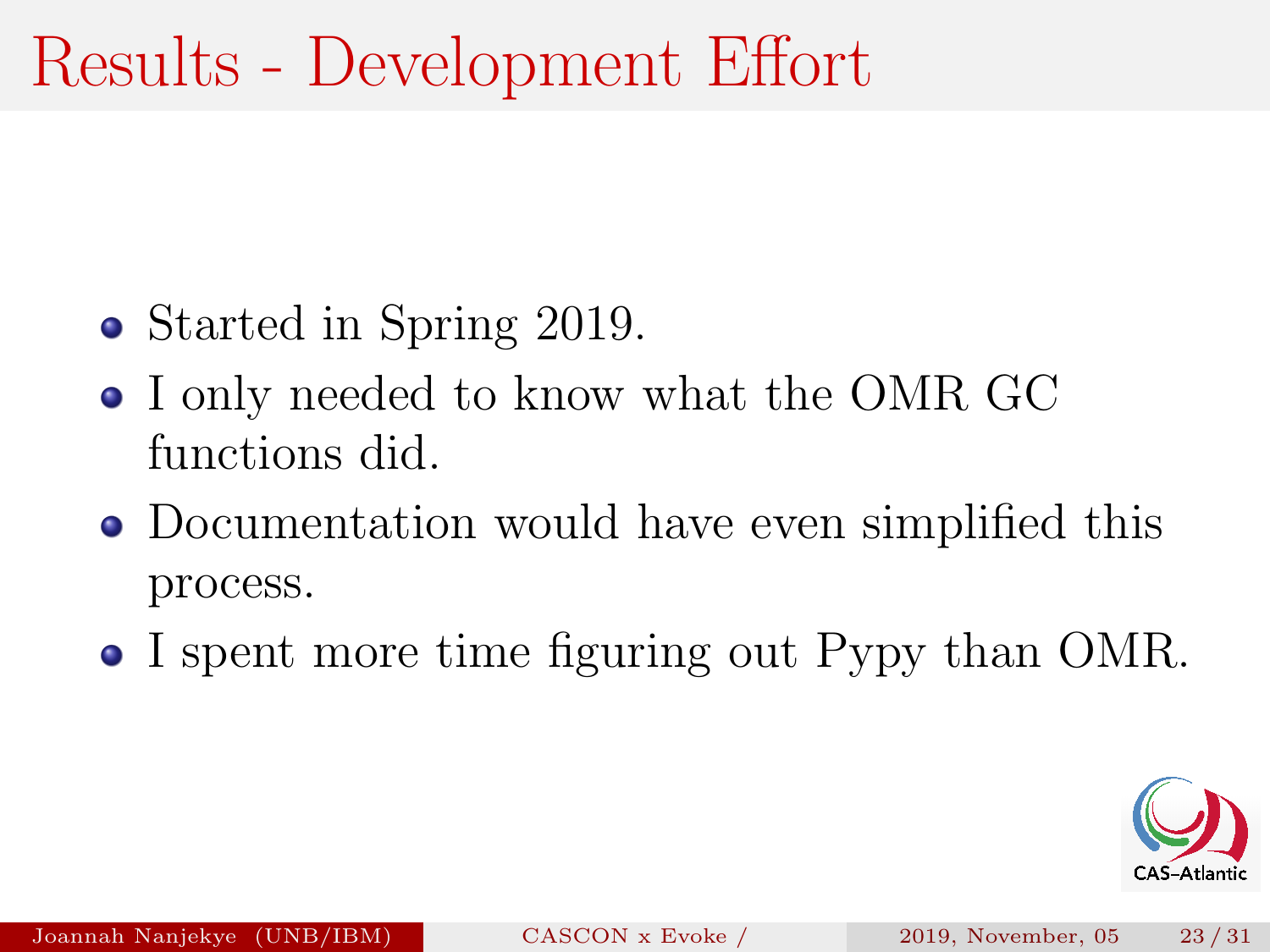# Why the bad Performance

- Memory management bugs as this is still work in progress at the moment.
- The incminimark is powerful, its unfair to compare it with a Mark and Sweep Implementation.
- Wrapper overhead.
- RFFI does allocations when making low level calls. This memory needs to be managed manually.

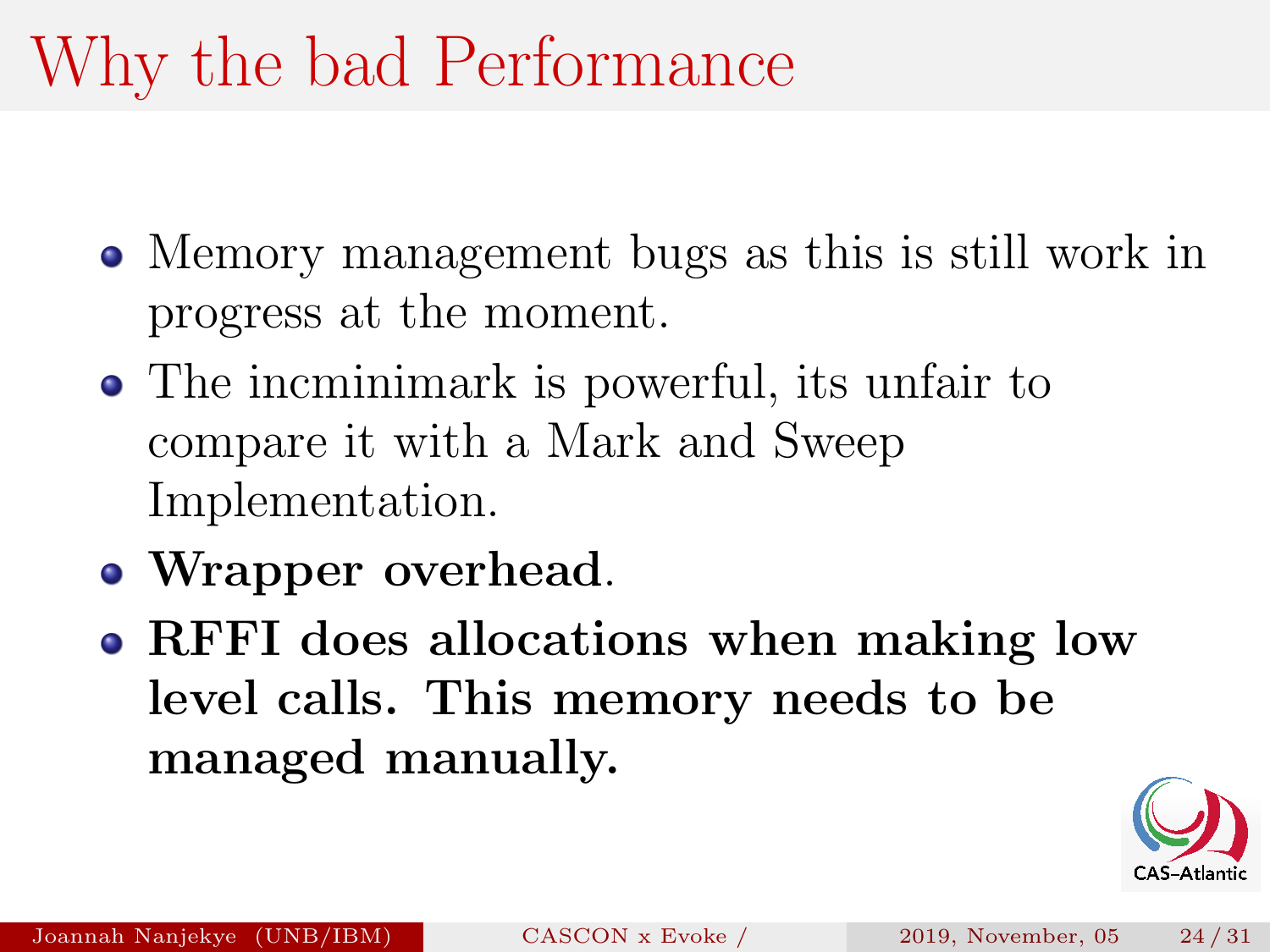# Why did I use RFFI in the first place

- Be as Pythonic as possible.
- The Boehm GC integration is older than RFFI. We needed to know if a higher level integration was better than this.
- It had a promise of a cleaner integration. The authors of the Boehm GC hacked the translation framework -which is the usual meta-meta-meta Pypy programming.

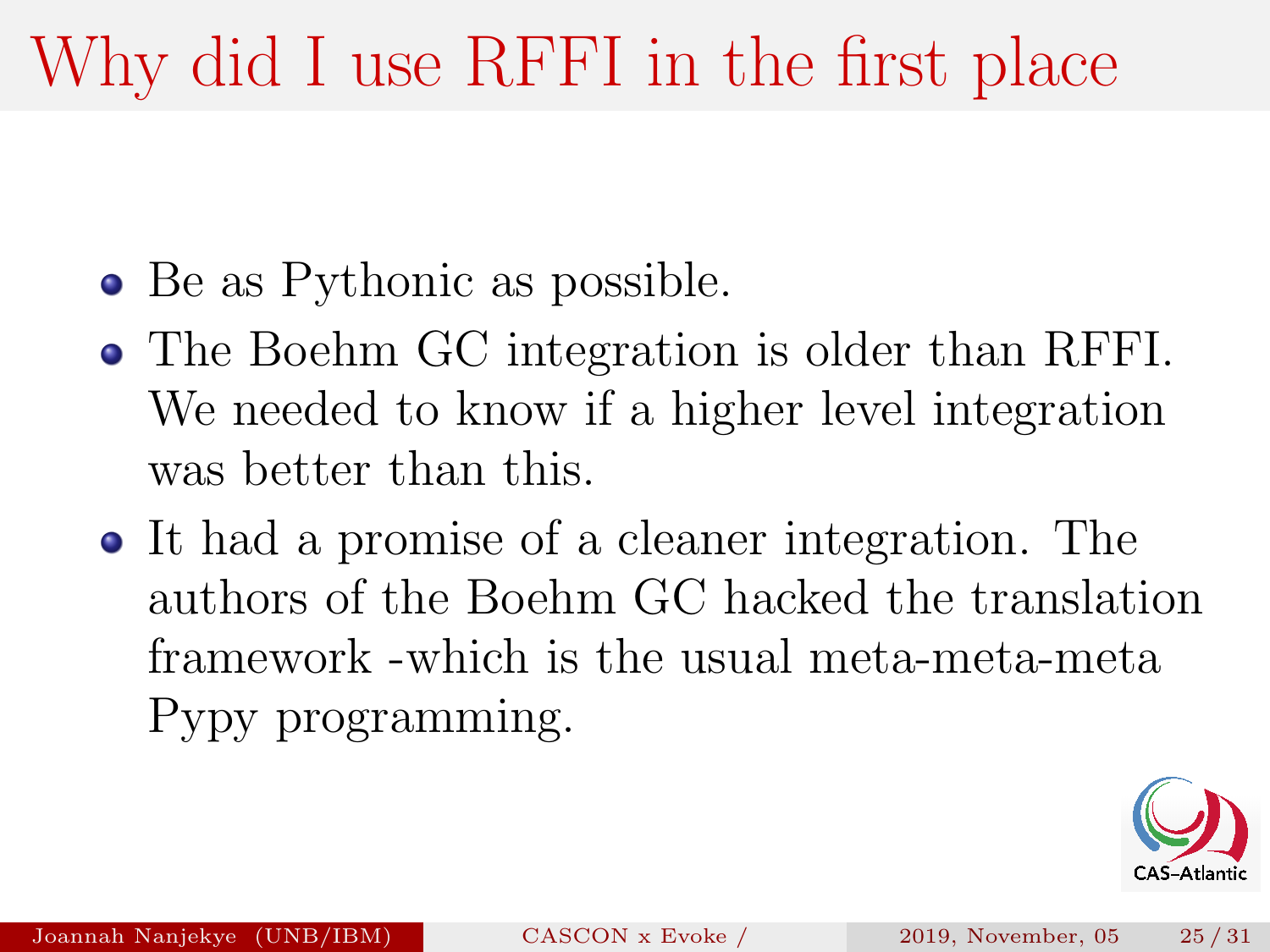<span id="page-26-0"></span><sup>1</sup> [Overview of Garbage Collection](#page-2-0)

- <sup>2</sup> [OMR GC Framework](#page-6-0)
- P<sub>vpy</sub>
- <sup>4</sup> [Garbage Collection in Pypy](#page-13-0)
- <sup>5</sup> [Integrating the OMR Mark and Sweep GC in Pypy](#page-17-0)
- <sup>6</sup> [Conclusions and Future Work](#page-26-0)

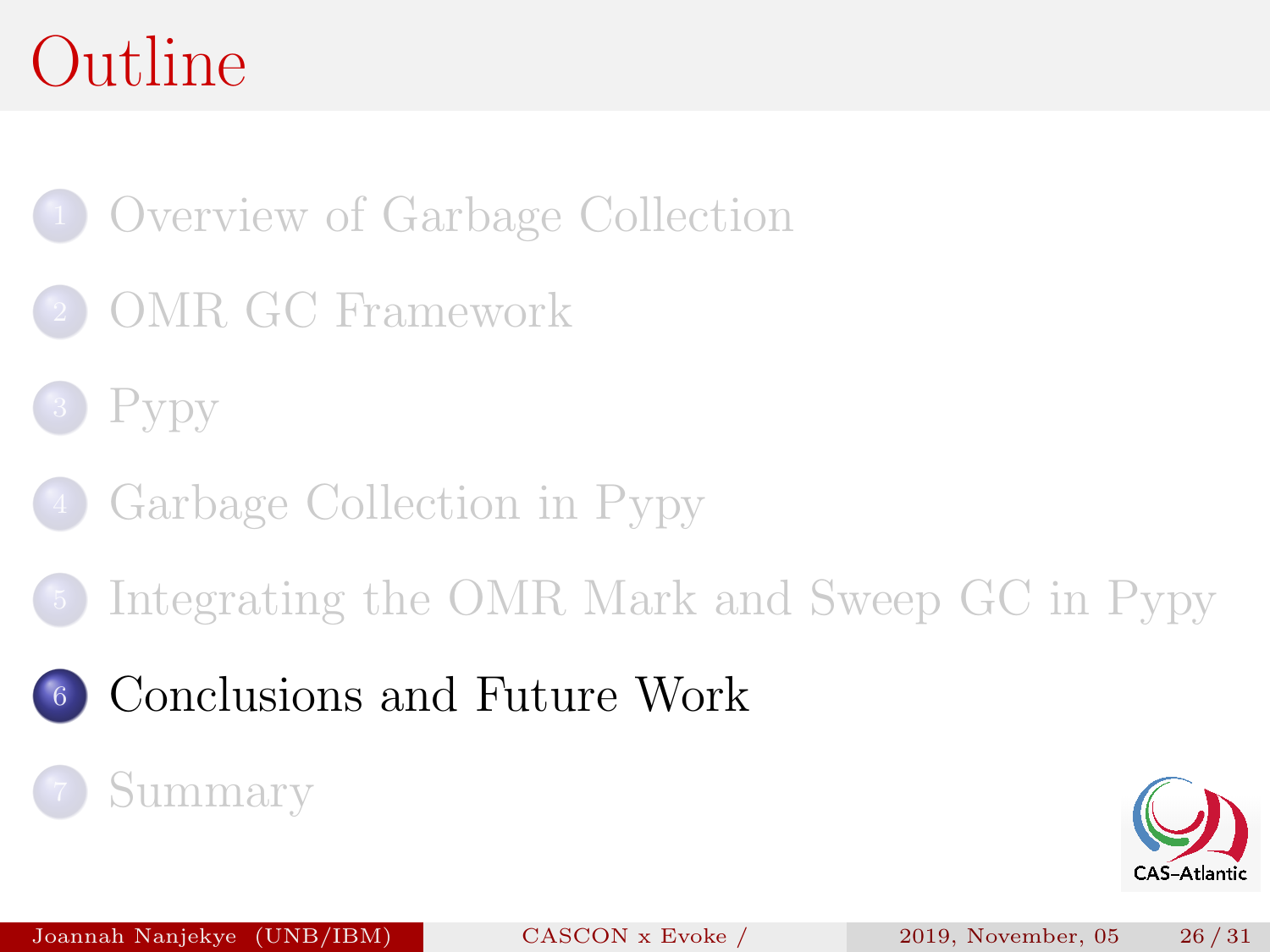# Conclusion

- RFFI does allocations when making low level calls. This memory needs to be managed manually.
- To reduce wrapper overhead and having to manage memory manually, hack the translation tool.
- With this option:
	- Operate at a lower level than RFFI.
	- Let the GC transformer insert the low level OMR GC operations.
	- The code generator can turn these operations into direct C calls to OMR.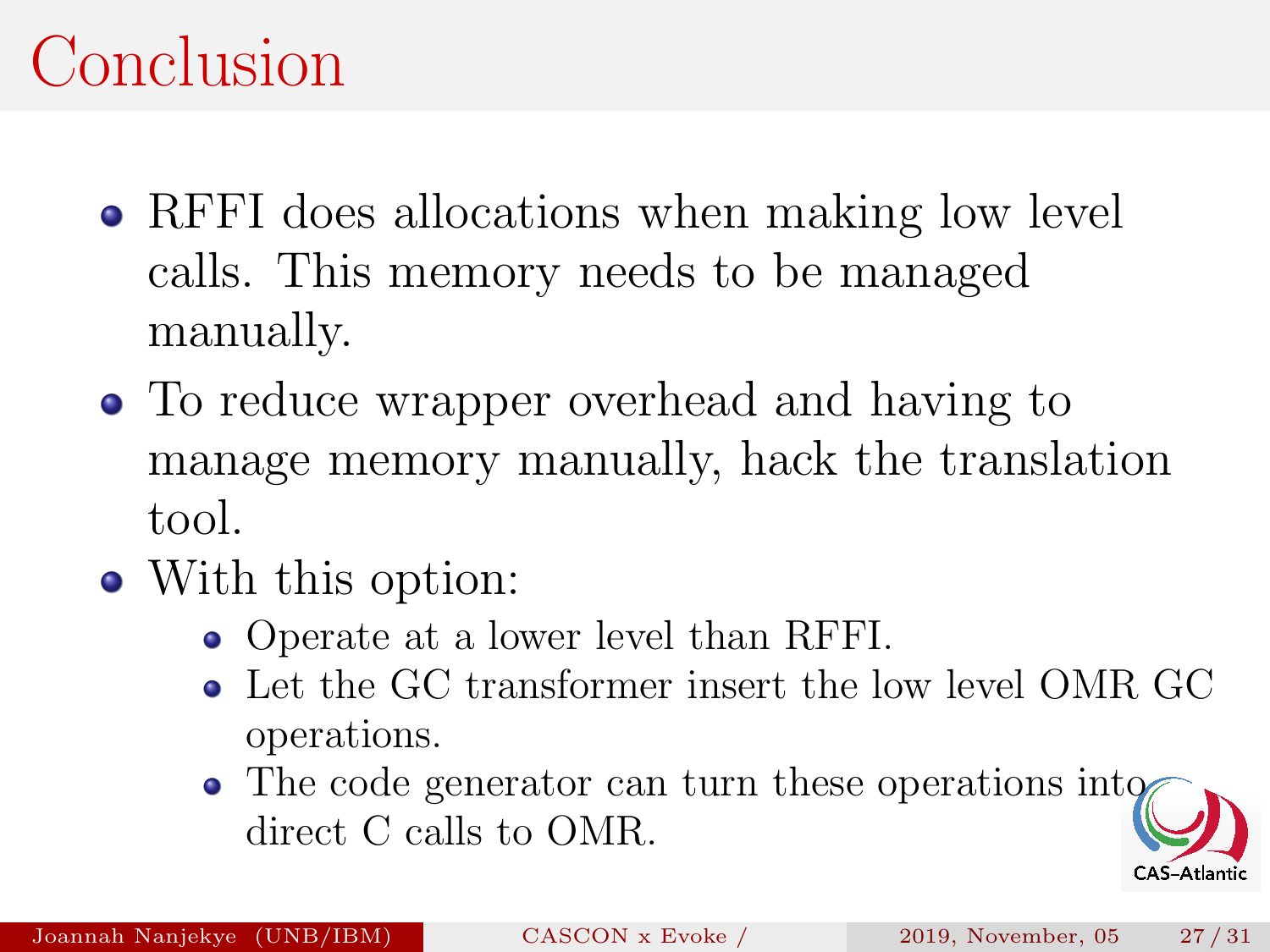## Conclusion

- We may be able to get some 5 percent improvements if we integrated a parallel or concurrent generational GC.
- That is if we are talking about the performance on a machine running i.e., one PyPy process and nothing else.
- Both a concurrent and parallel GC won't help so much on a machine that is running at 100 percent CPU for example running several PyPy processes.

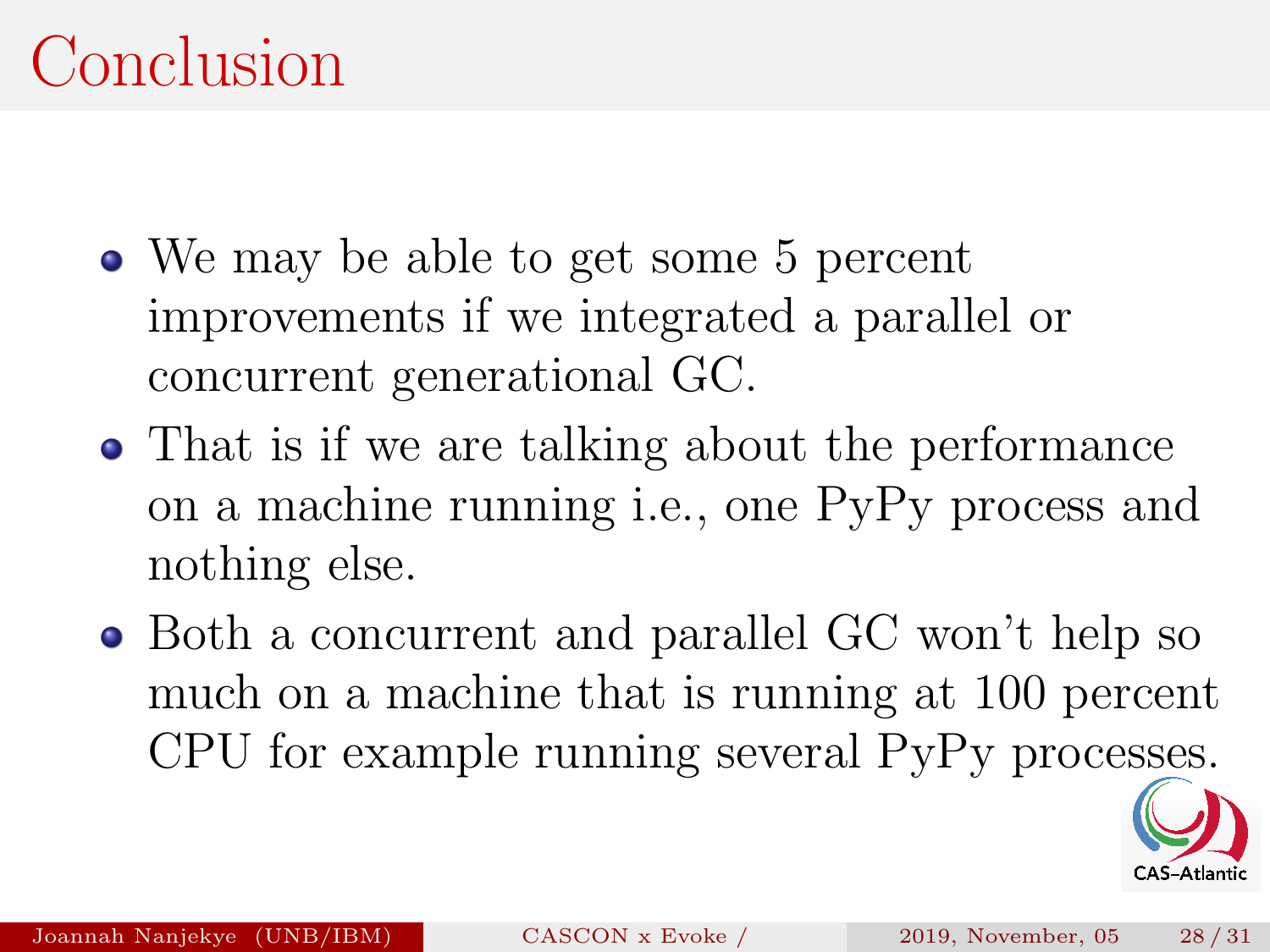- Integrate a generational OMR GC in Pypy.
- Ensure the integrated GC gives some benefits to Pypy.

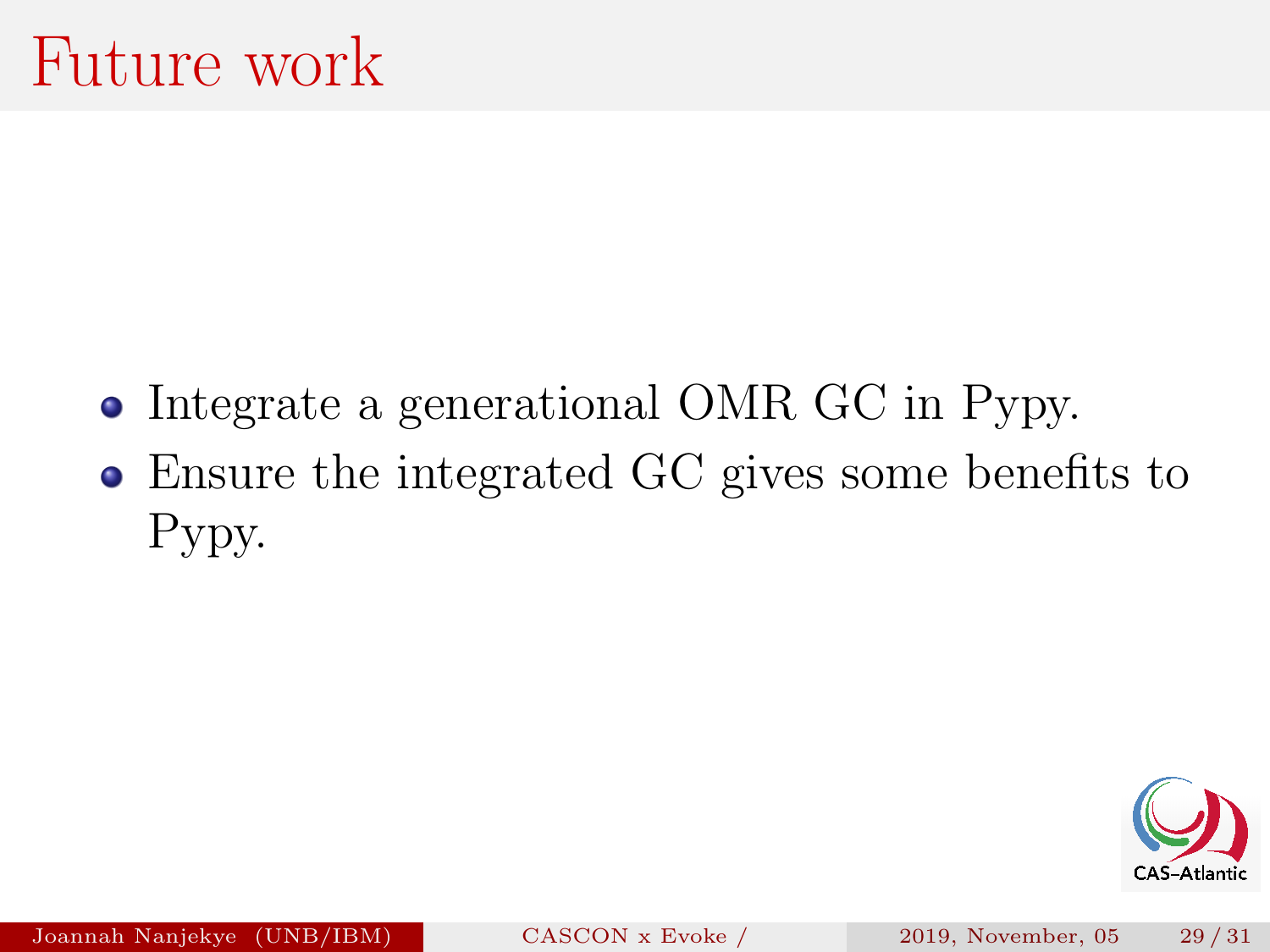<span id="page-30-0"></span>[Overview of Garbage Collection](#page-2-0)

- [OMR GC Framework](#page-6-0)
- P<sub>vpy</sub>
- [Garbage Collection in Pypy](#page-13-0)
- [Integrating the OMR Mark and Sweep GC in Pypy](#page-17-0)
- [Conclusions and Future Work](#page-26-0)